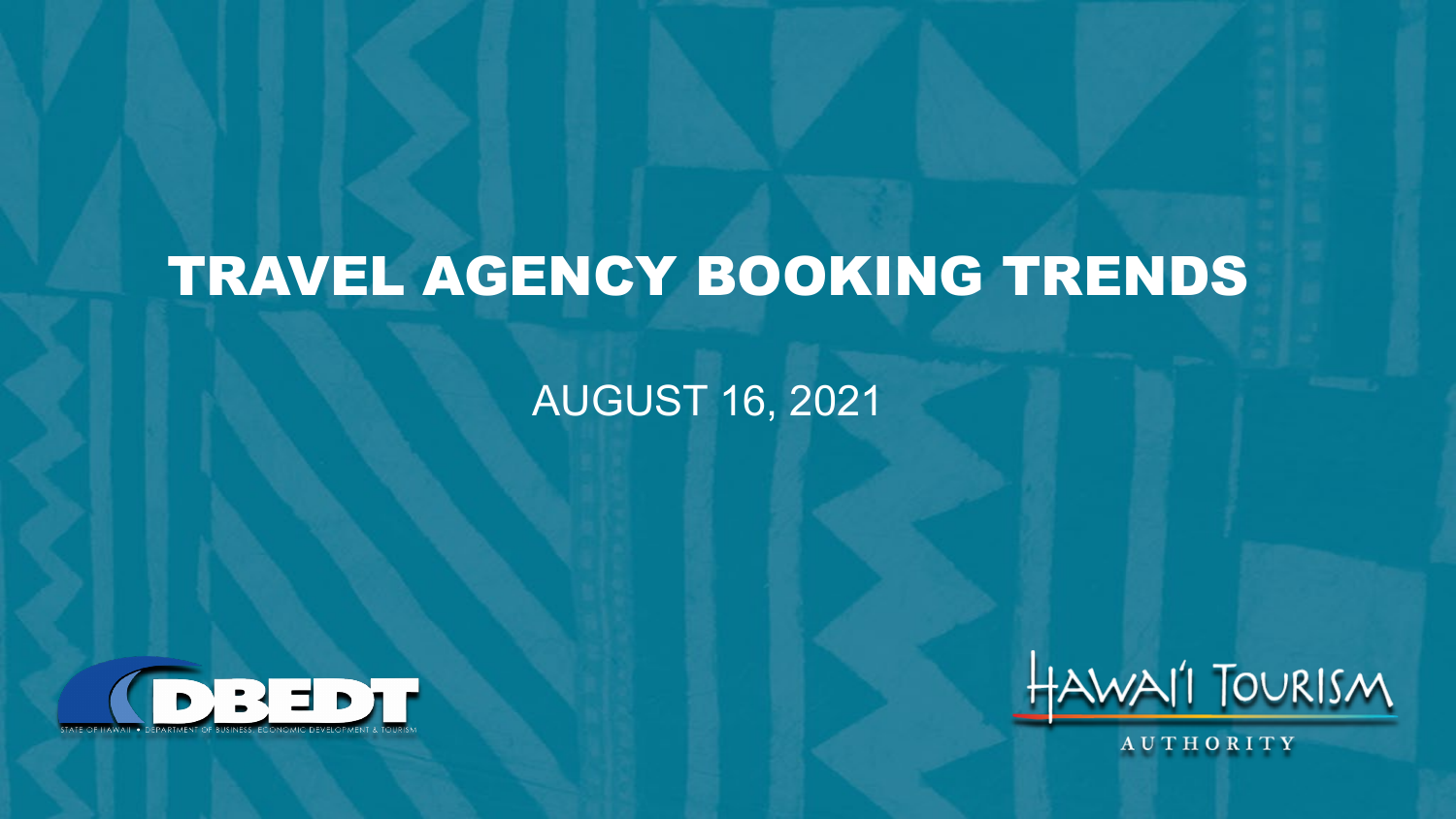# Global Agency Pro

- HTA subscribes to Global Agency Pro, an online travel distribution system consisting of Travel Agency data.
- Global Agency Pro provides access to over 90% of the world's Travel Agency airline transactions.
- The database consists of five years of historical ticketing data and one year of advance purchase data.
- The information is updated daily with a recency of two days prior to current date.



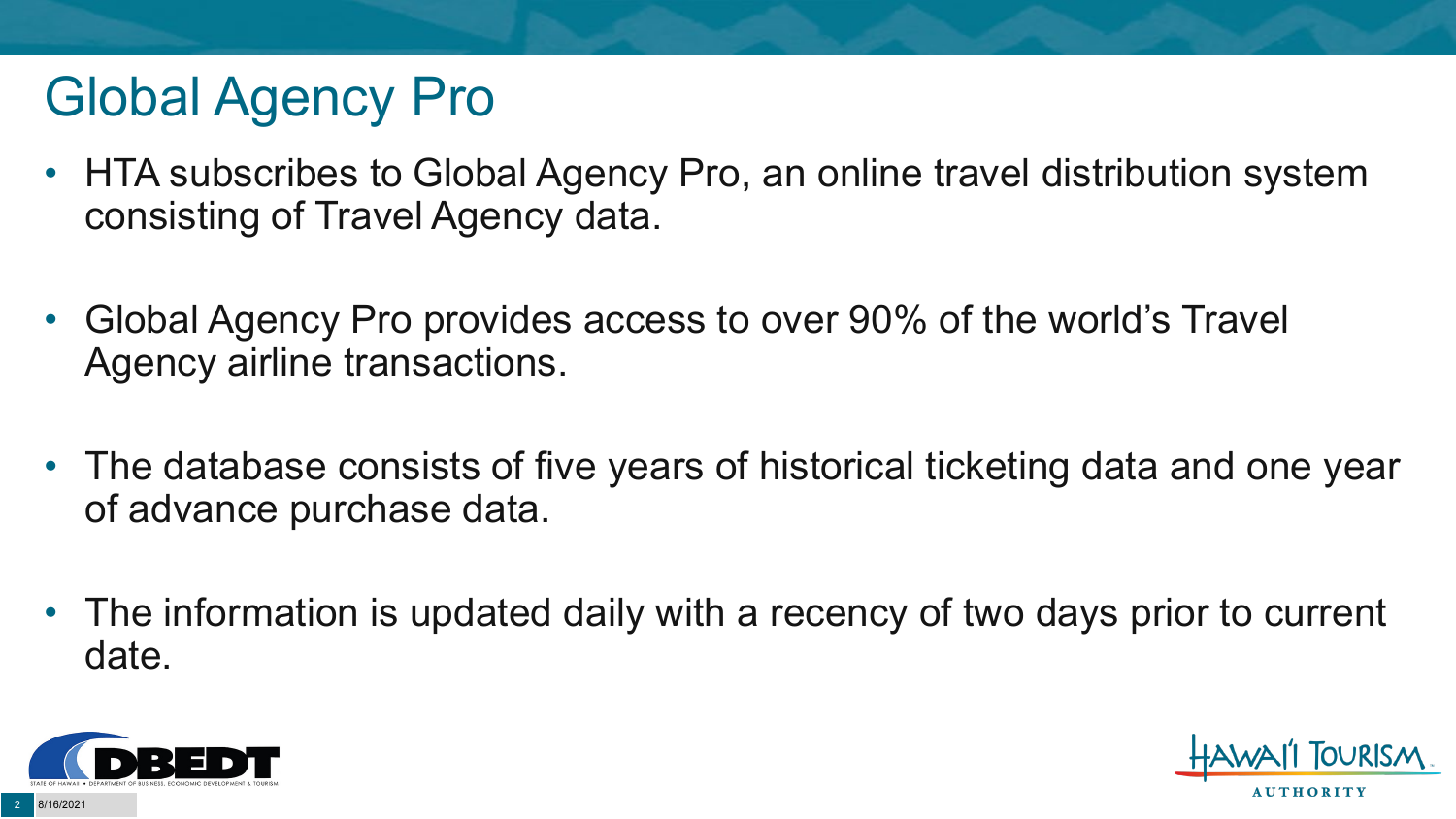# Global Agency Pro Index

#### • Bookings

– Net sum of the number of visitors (i.e., excluding Hawai'i residents and inter-island travelers) from Sales transactions counted, including Exchanges and Refunds.

#### • Booking Date

– The date on which the ticket was purchased by the passenger. Also known as the Sales Date.

#### • Travel Date

– The date on which travel is expected to take place.

#### • Point of Origin Country

– The country which contains the airport at which the ticket started.

#### • Travel Agency

– Travel Agency associated with the ticket is doing business (DBA).



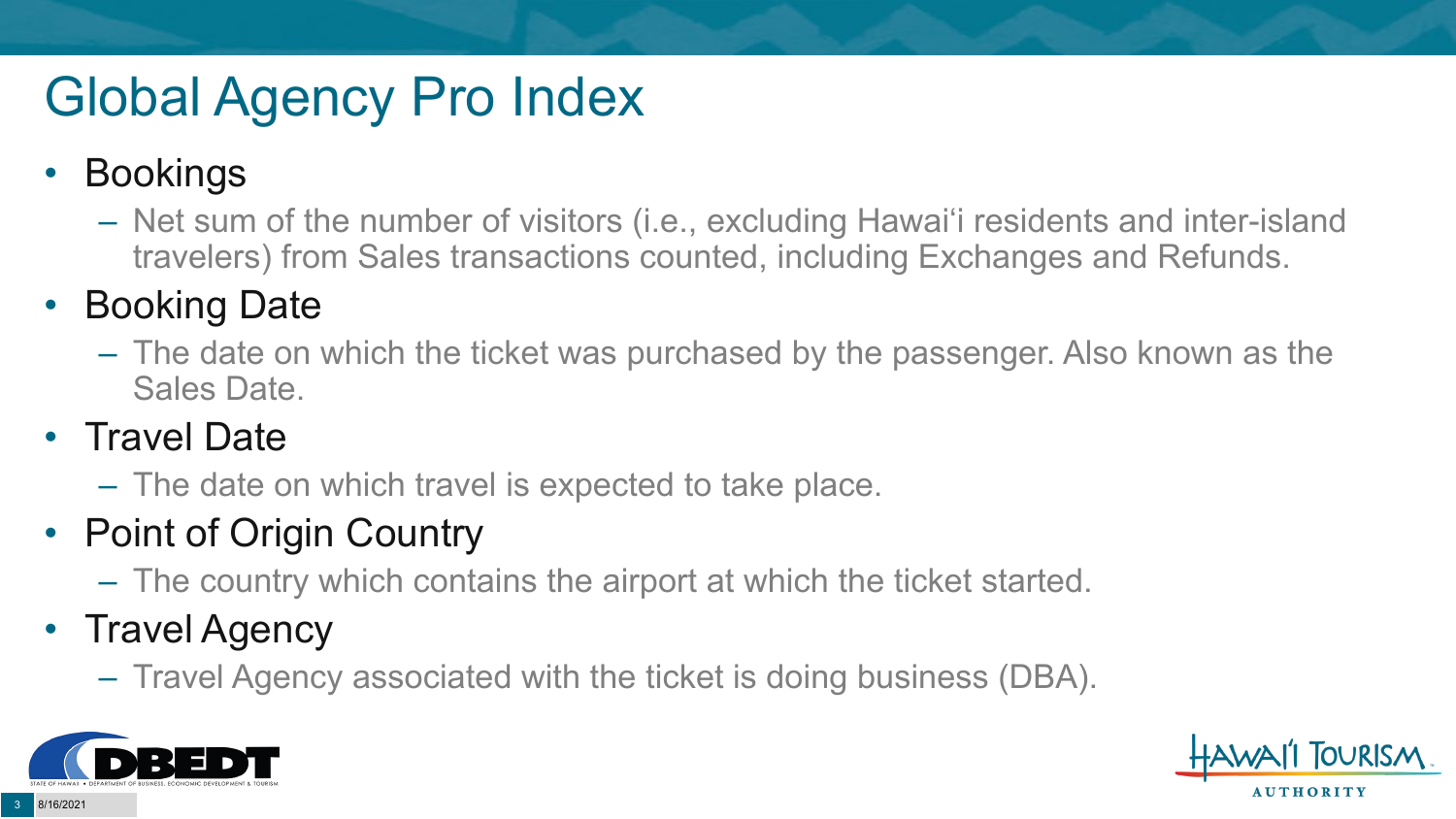US

#### Travel Agency Booking Pace for Future Arrivals, by Month

#### Travel Agency Booking Pace for Future Arrivals, by Quarter





Source: Global Agency Pro as of 08/14/21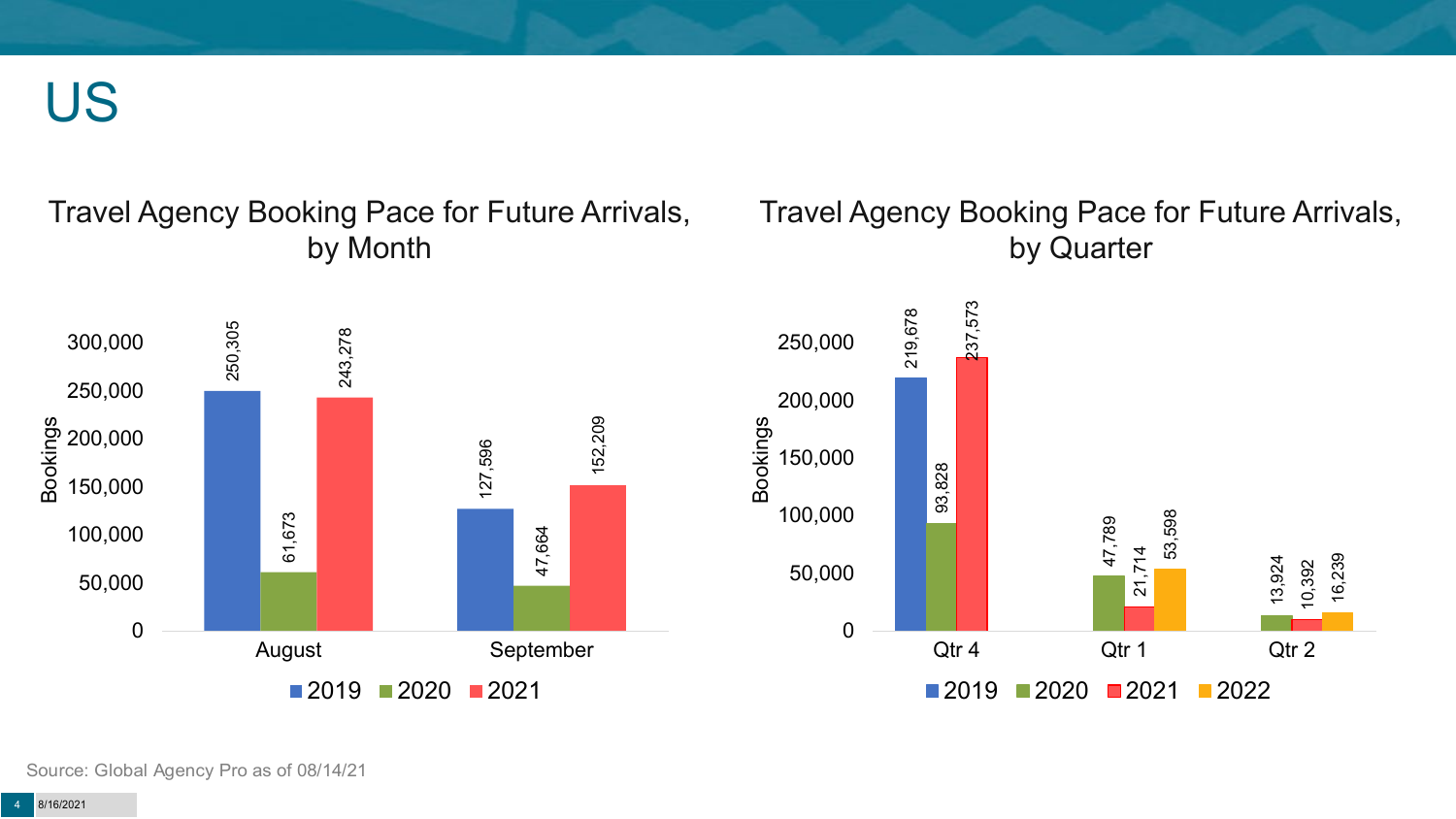

#### Travel Agency Booking Pace for Future Arrivals, by Month

#### Travel Agency Booking Pace for Future Arrivals, by Quarter

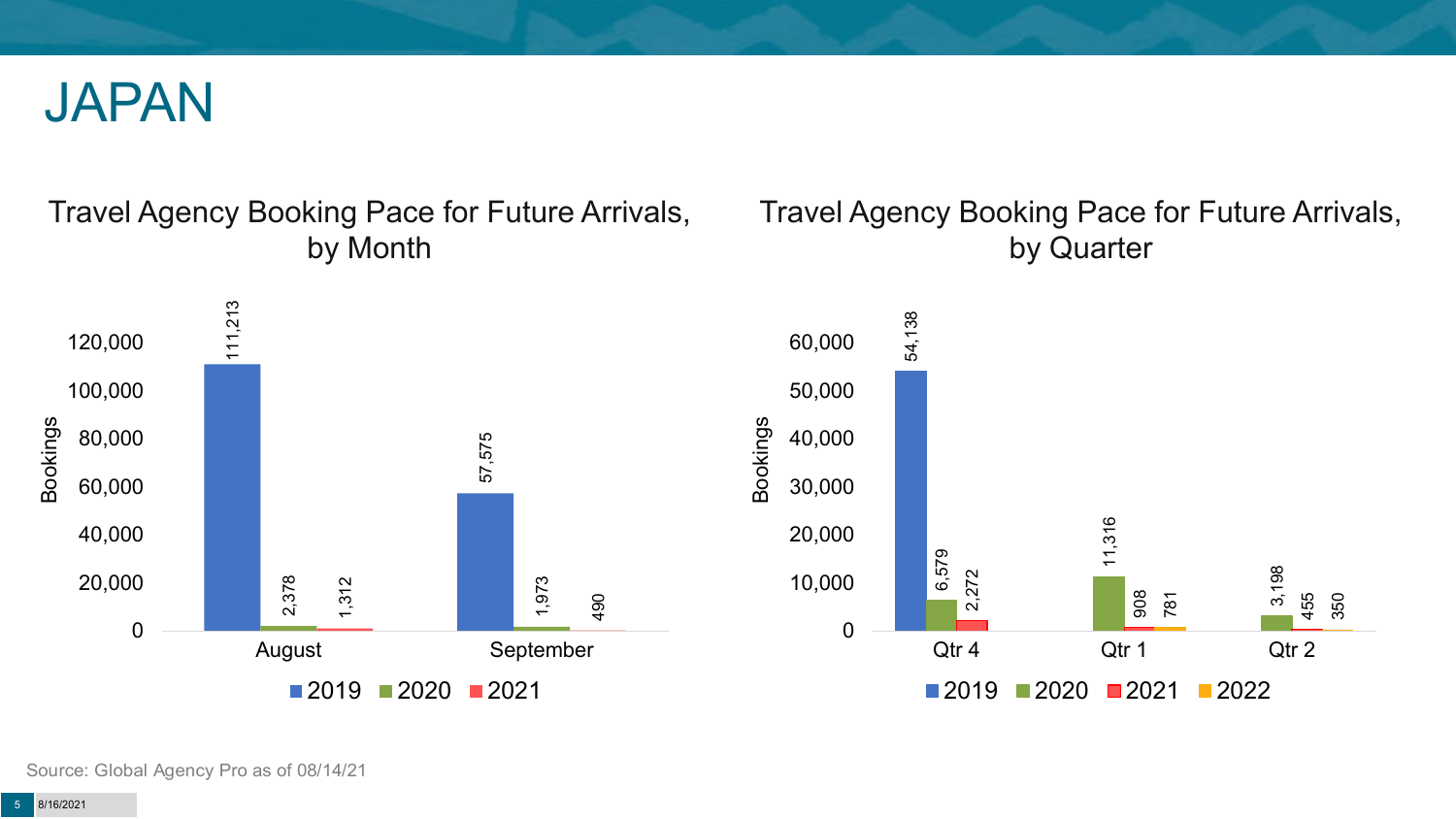#### CANADA

Travel Agency Booking Pace for Future Arrivals, by Month

#### Travel Agency Booking Pace for Future Arrivals, by Quarter





Source: Global Agency Pro as of 08/14/21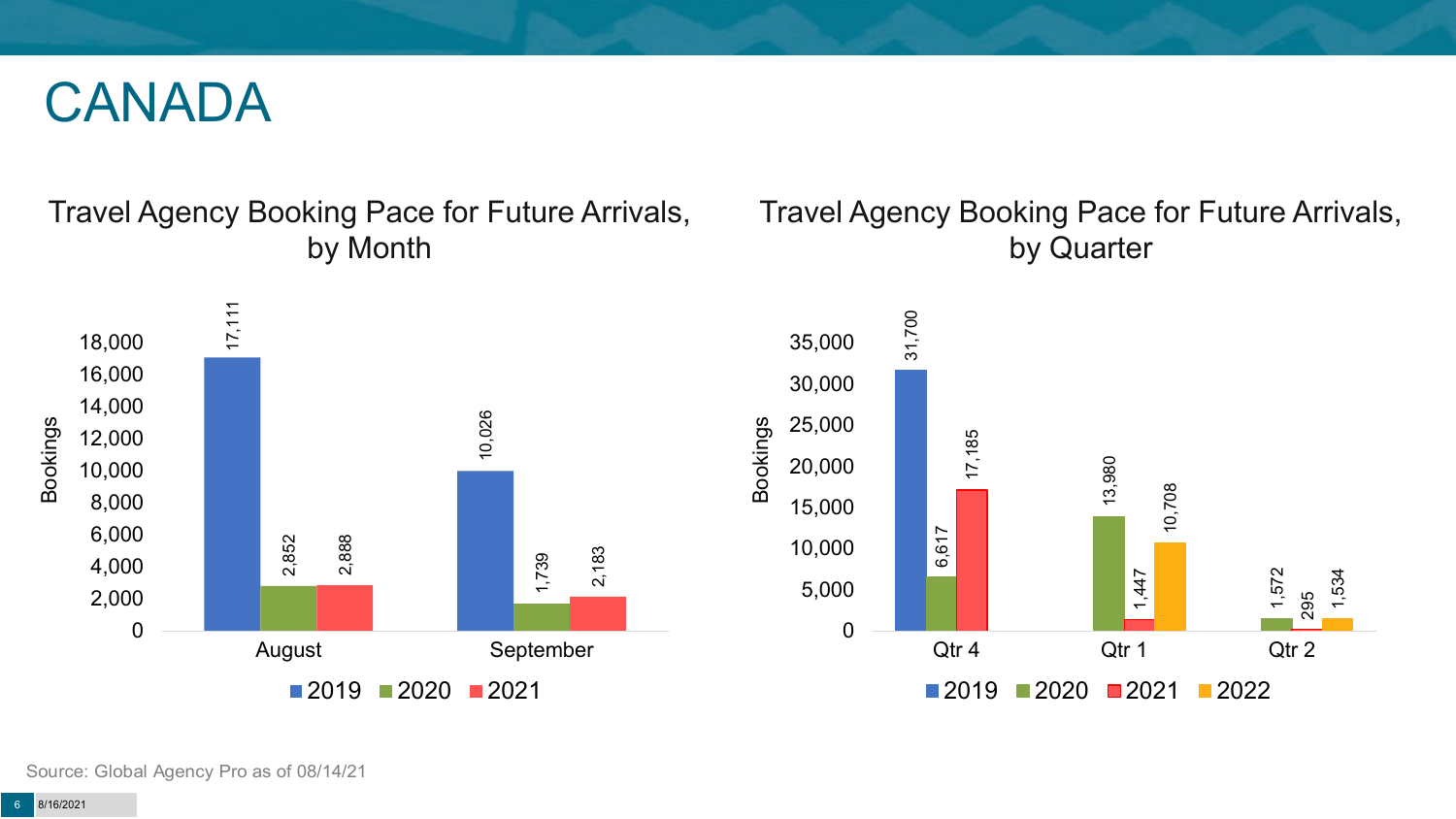#### KOREA

#### Travel Agency Booking Pace for Future Arrivals, by Month

#### Travel Agency Booking Pace for Future Arrivals, by Quarter



Source: Global Agency Pro as of 08/14/21

8/16/2021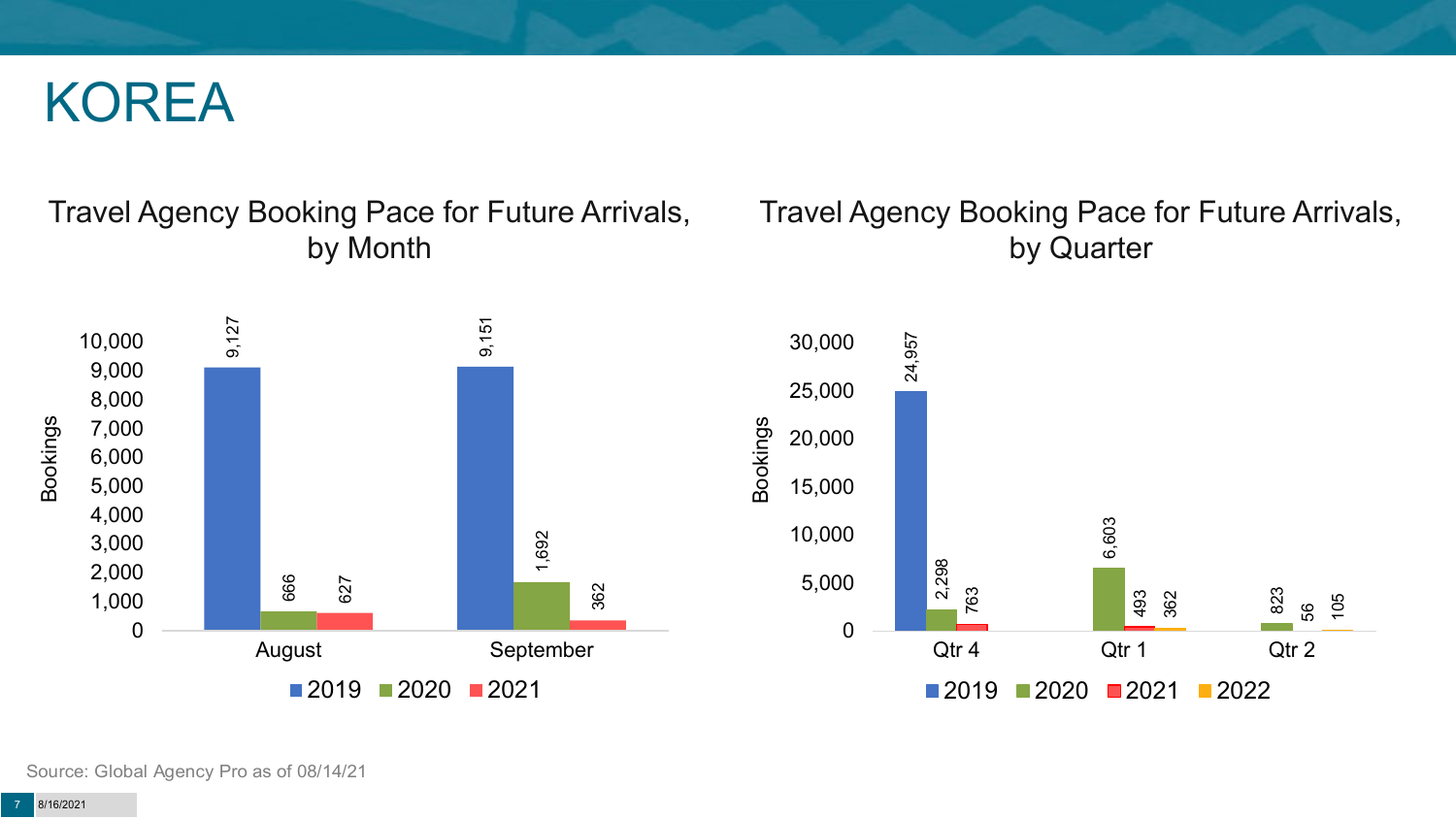#### AUSTRALIA

Travel Agency Booking Pace for Future Arrivals, by Month



#### Travel Agency Booking Pace for Future Arrivals, by Quarter



Source: Global Agency Pro as of 08/14/21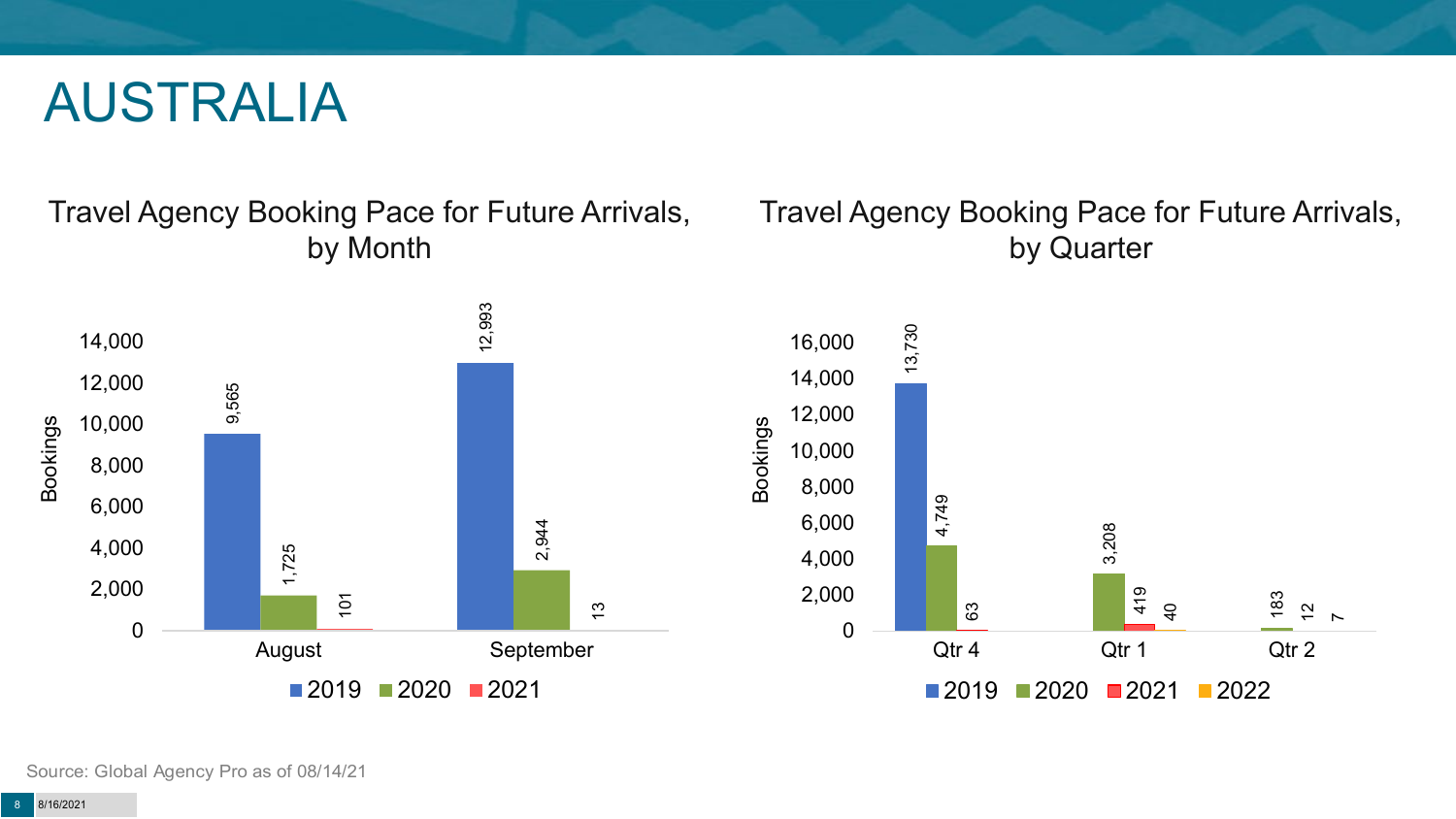# O'ahu by Month 2021







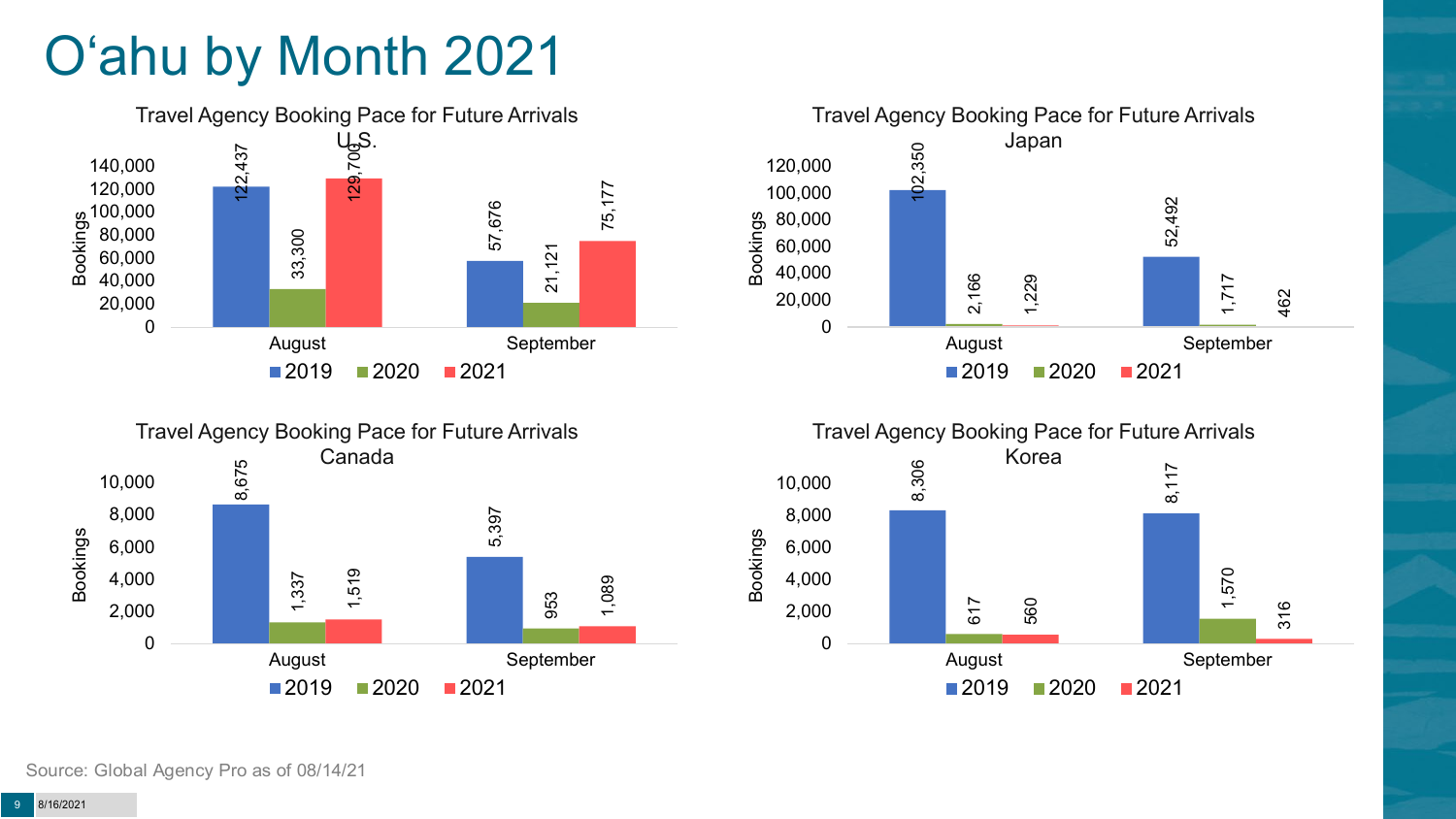# O'ahu by Month 2021 (cont.)

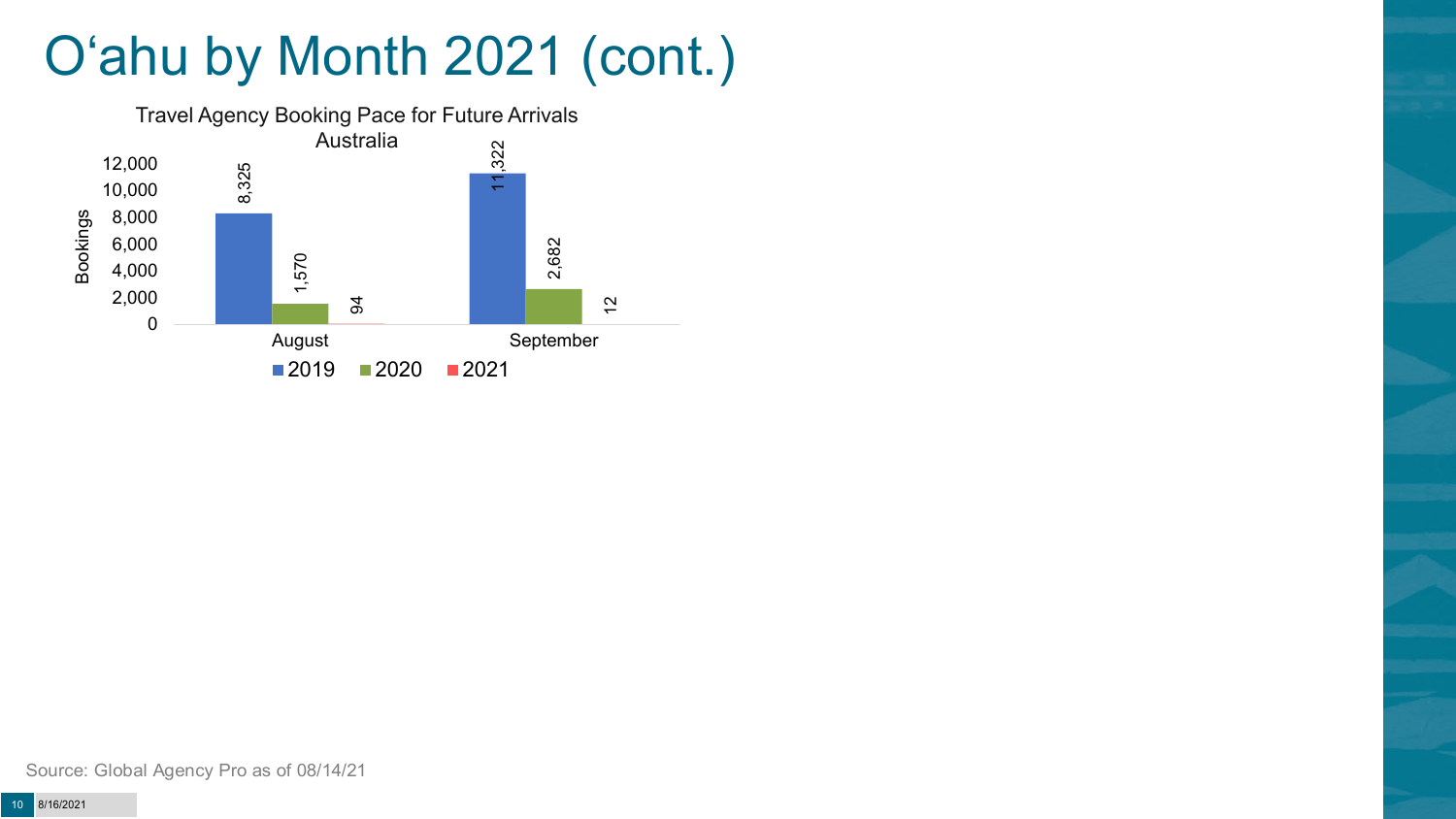## O'ahu by Quarter 2021







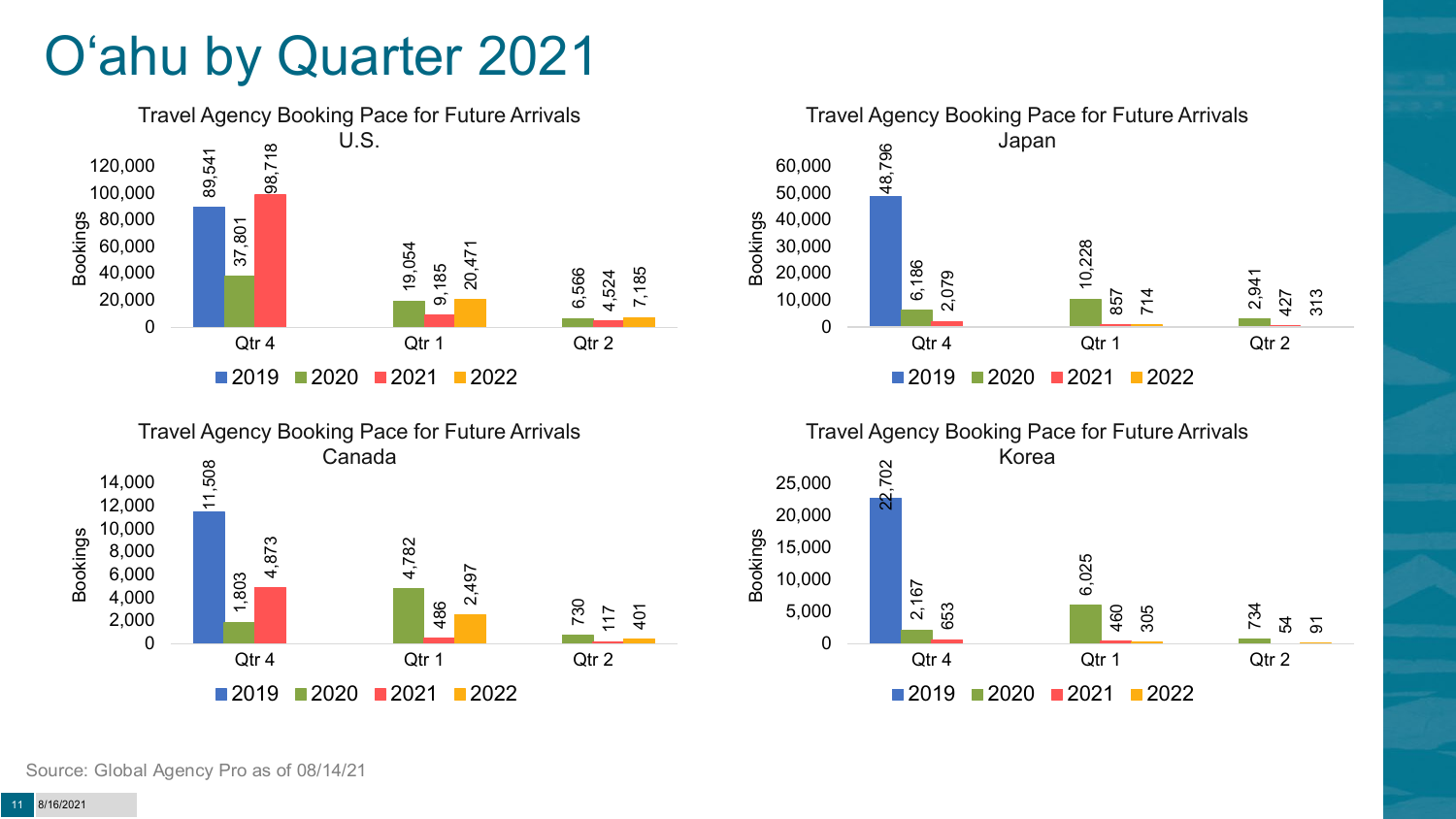### O'ahu by Quarter 2021 (cont.)

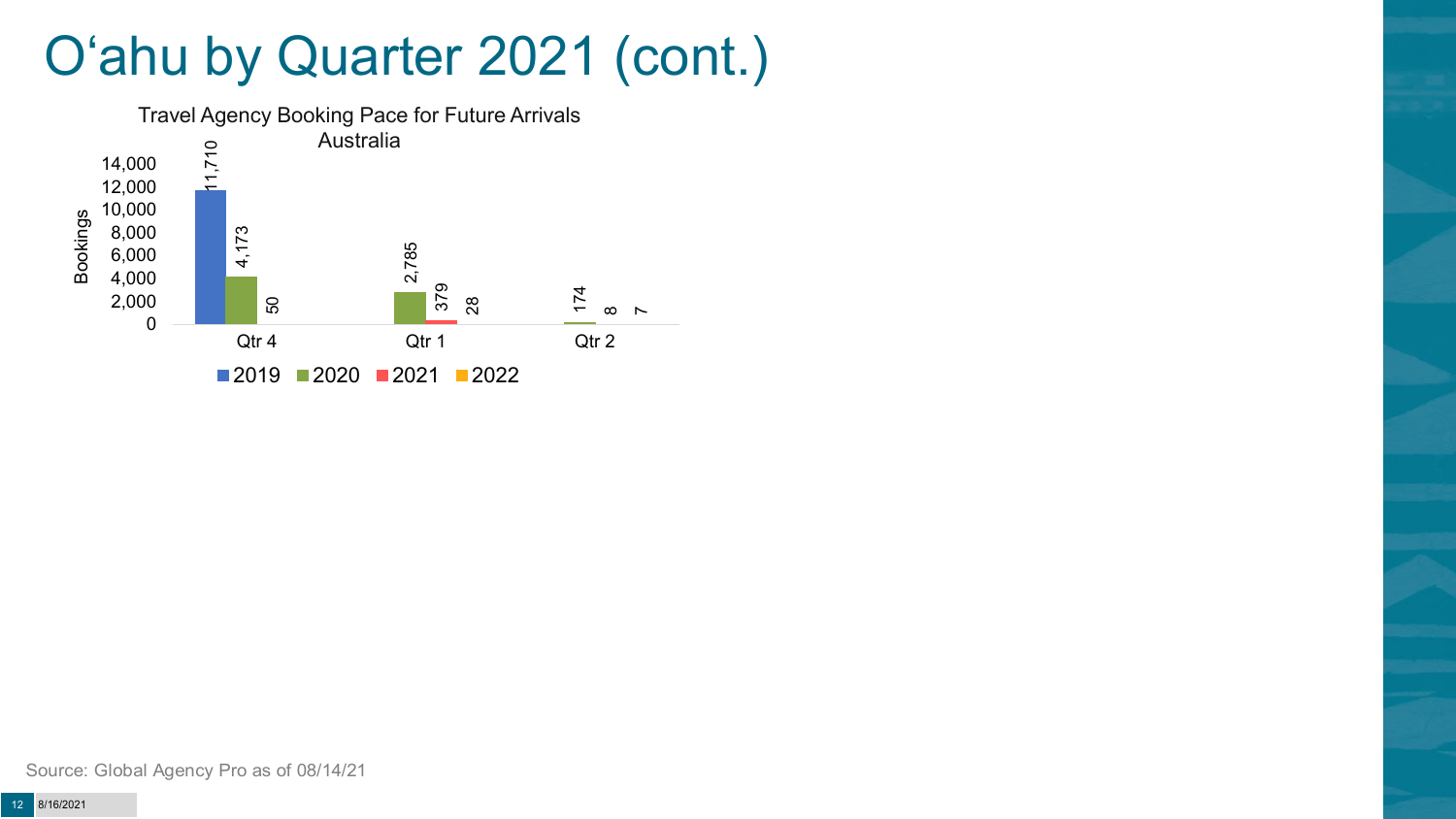# Maui by Month 2021









Source: Global Agency Pro as of 08/14/21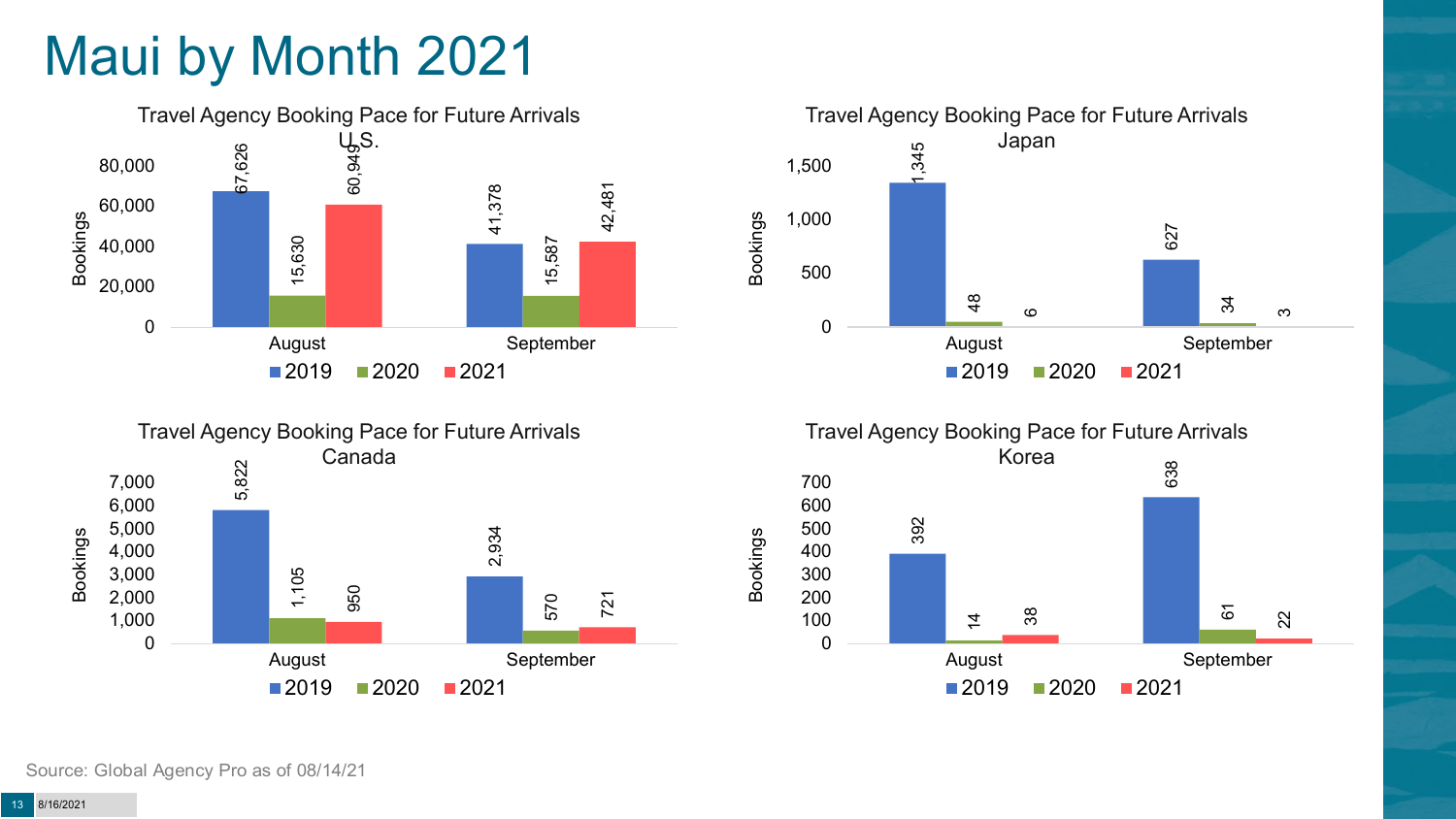# Maui by Month 2021 (cont.)

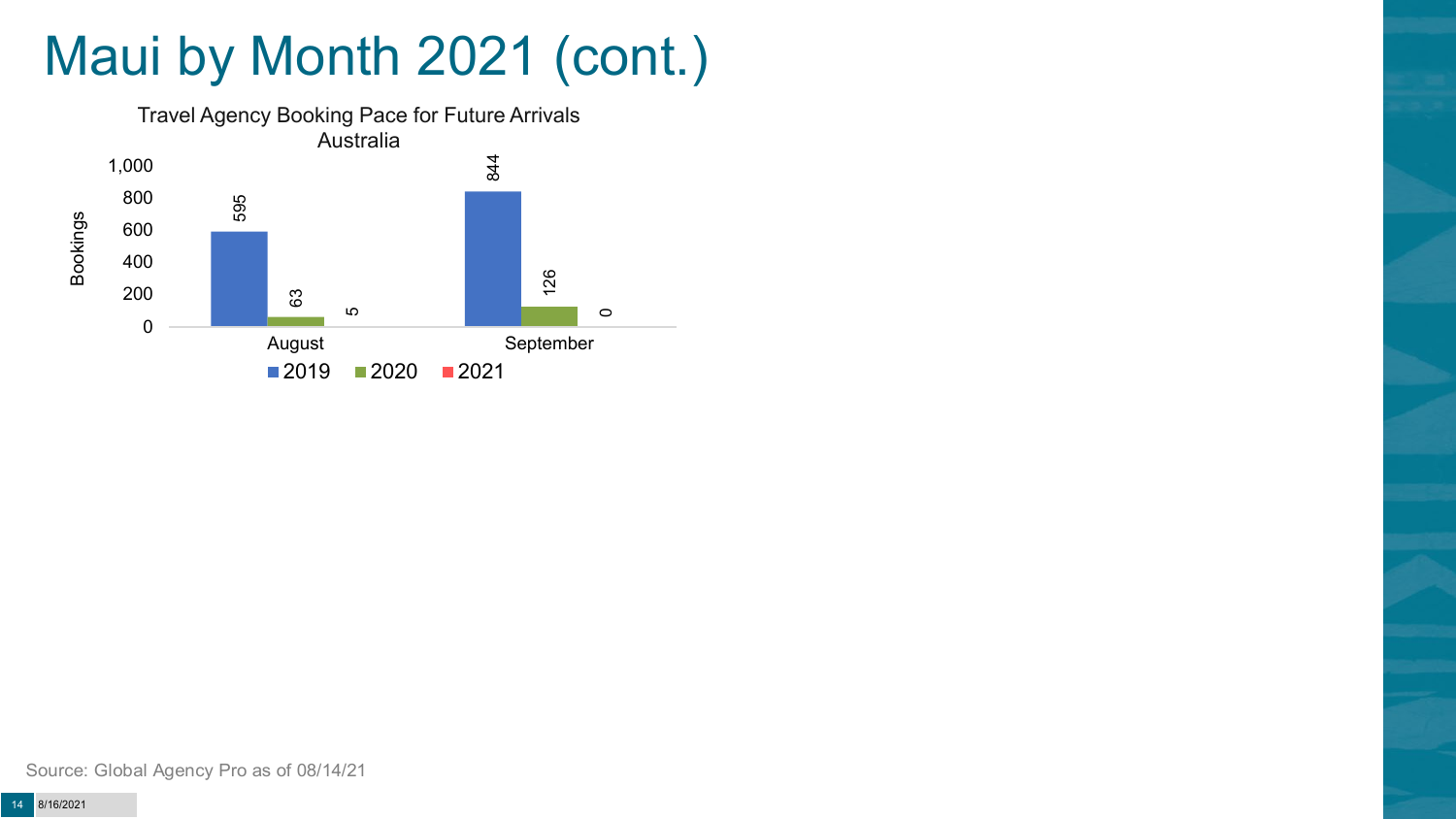### Maui by Quarter 2021







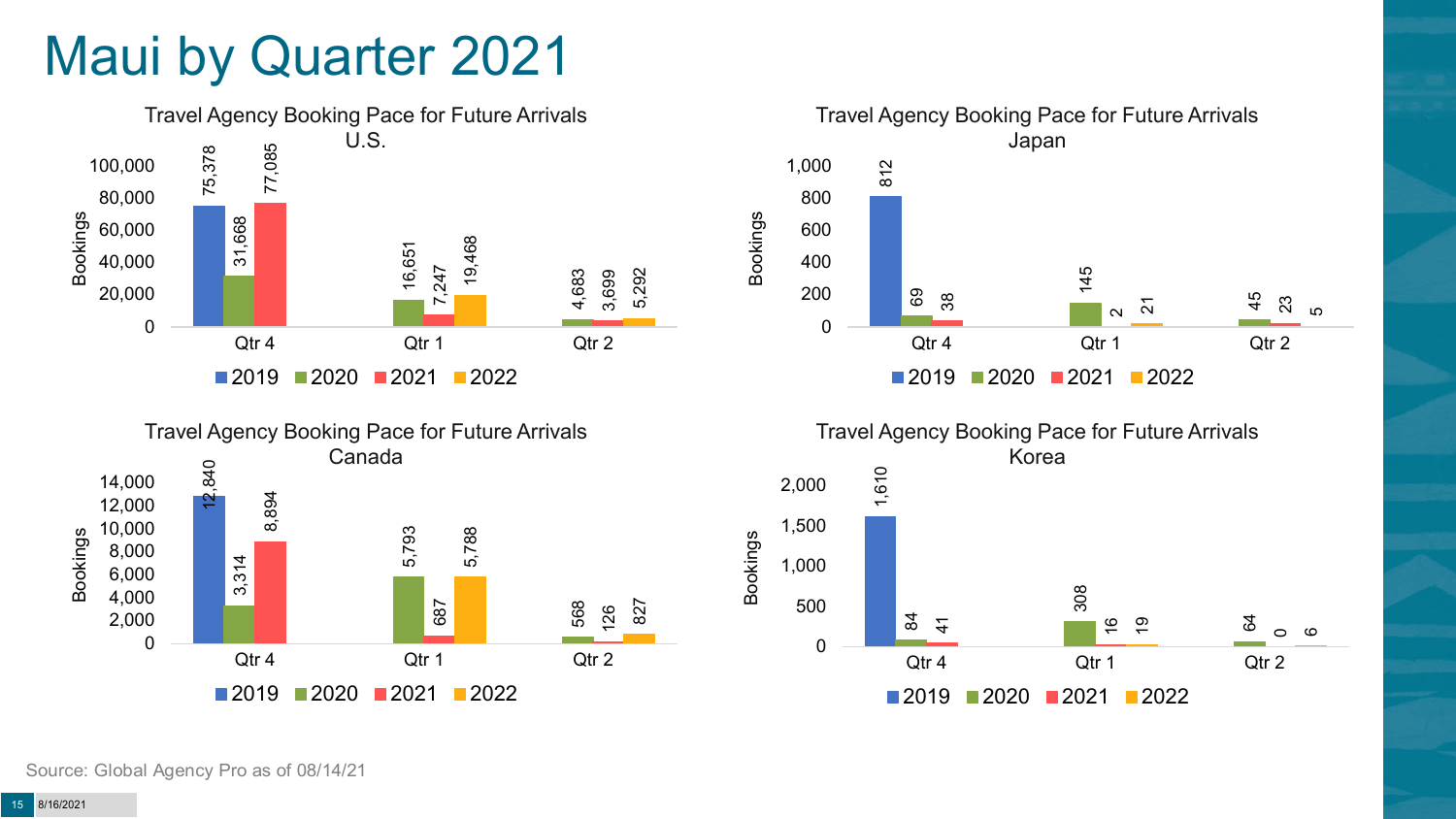### Maui by Quarter 2021 (cont.)

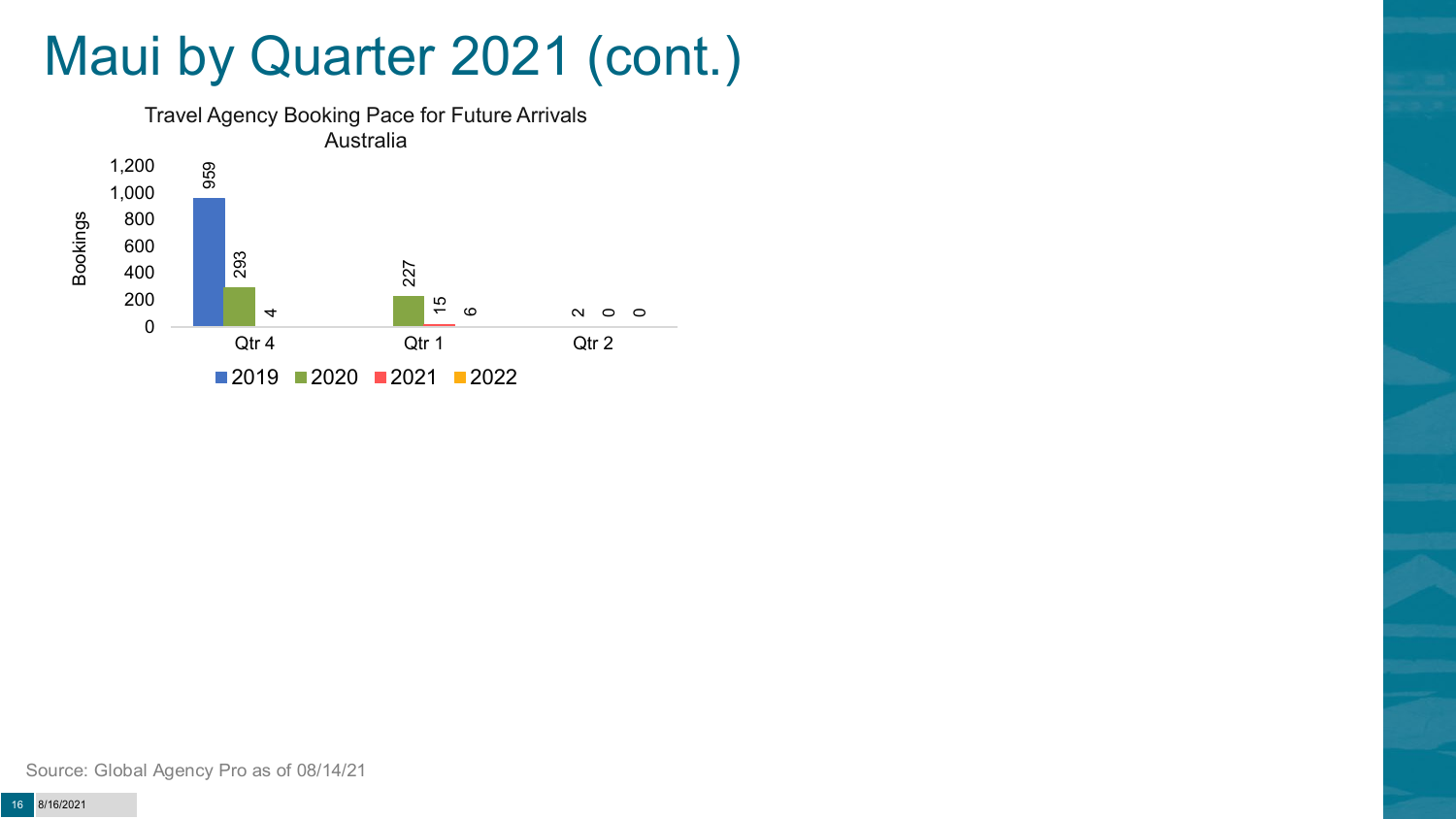# Moloka'i by Month 2021







Travel Agency Booking Pace for Future Arrivals Korea



Bookings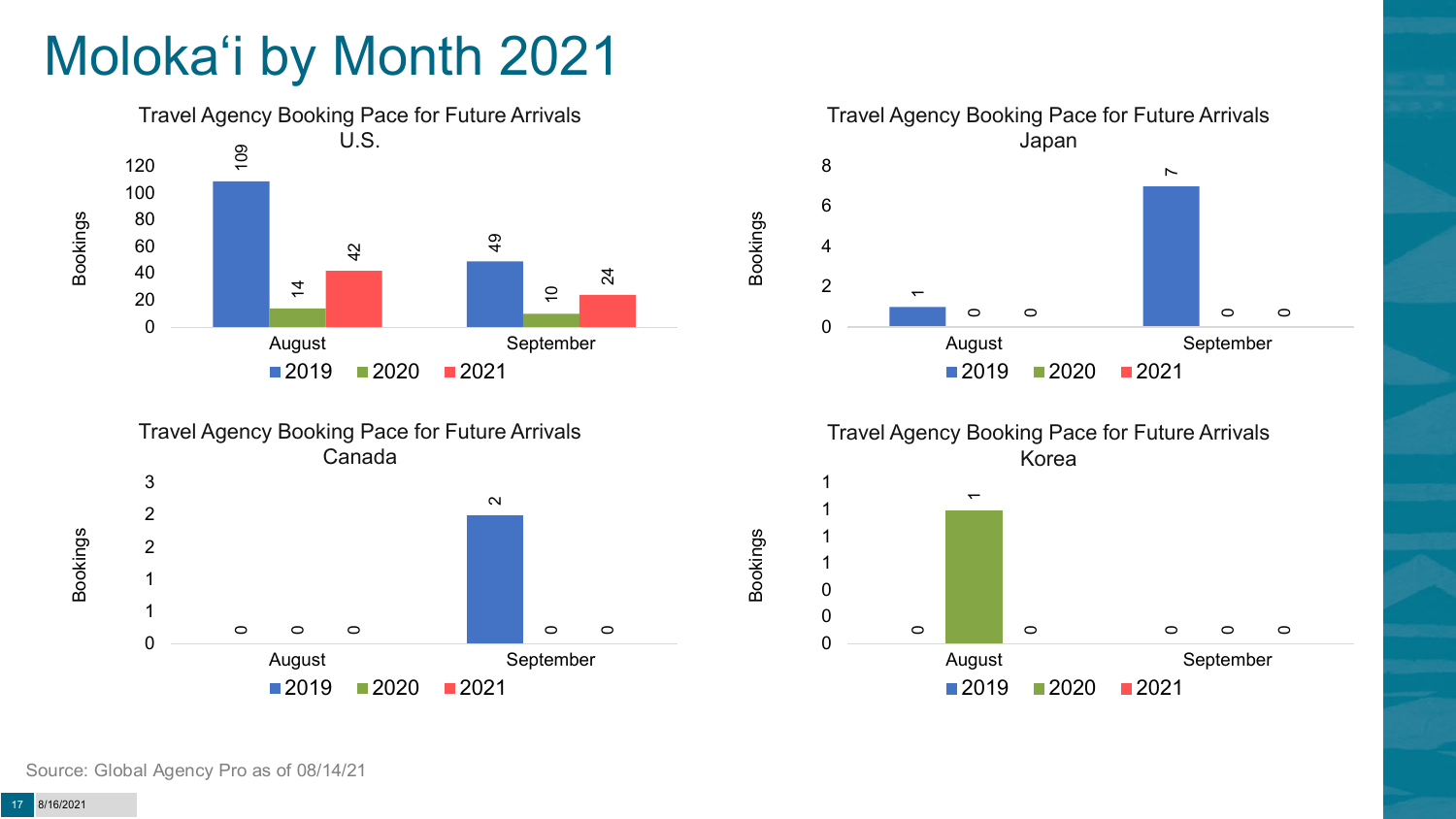## Moloka'i by Month 2021 (cont.)



Bookings

Source: Global Agency Pro as of 08/14/21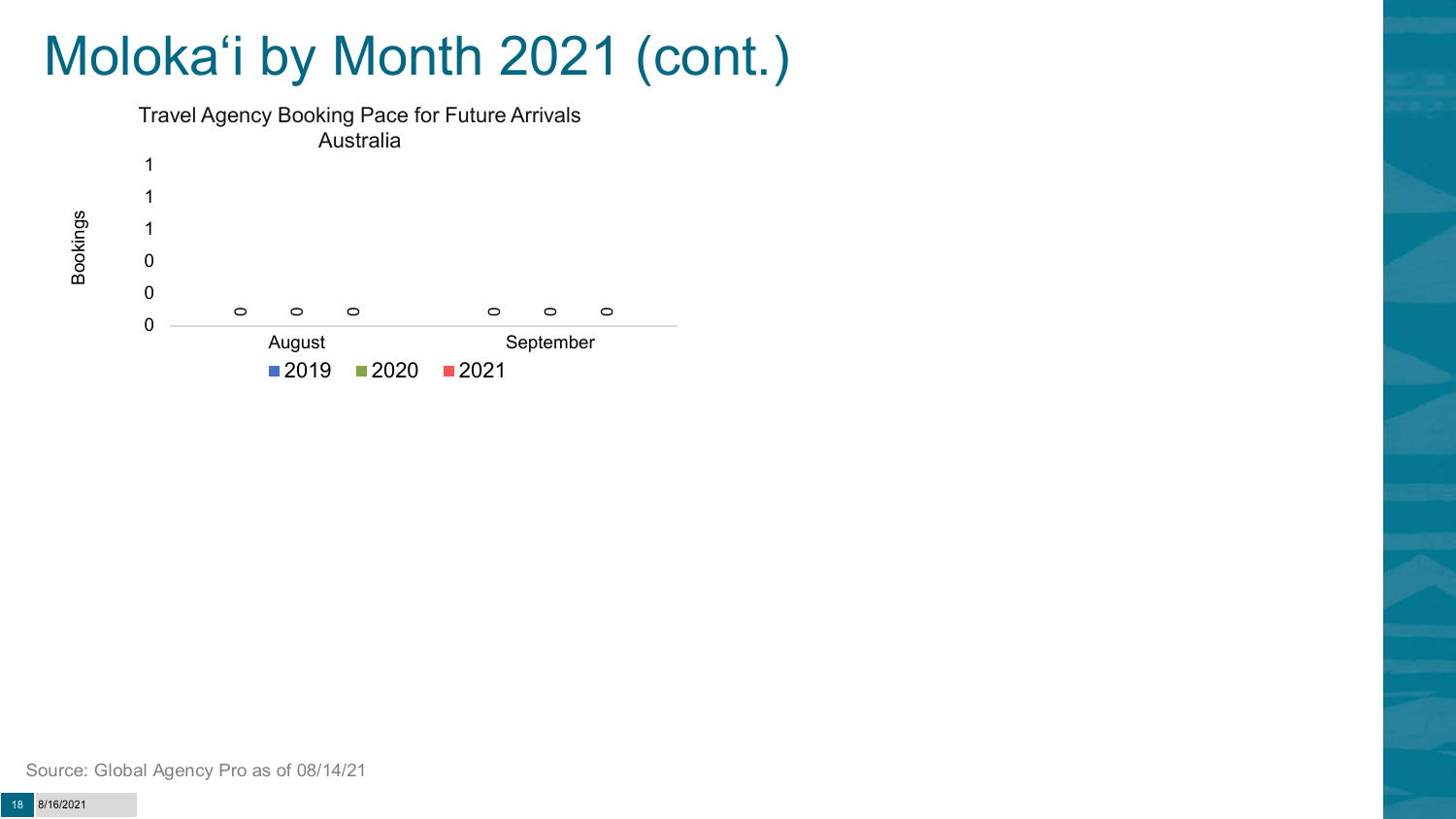## Moloka'i by Quarter 2021









Bookings

2020 2021 2022

Qtr 4 Qtr 1 Qtr 2

Source: Global Agency Pro as of 08/14/21

Bookings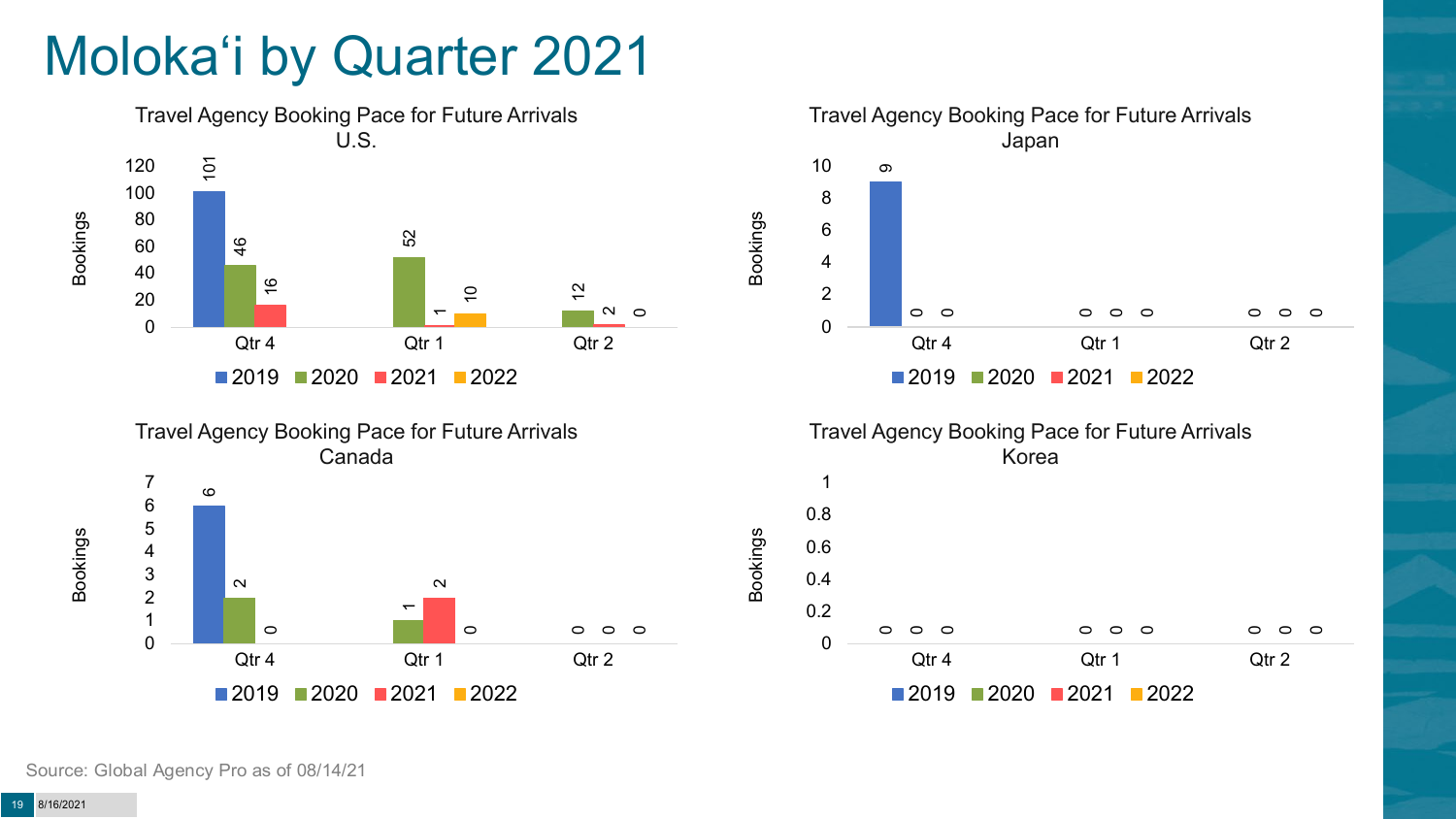### Moloka'i by Quarter 2021 (cont.)



Source: Global Agency Pro as of 08/14/21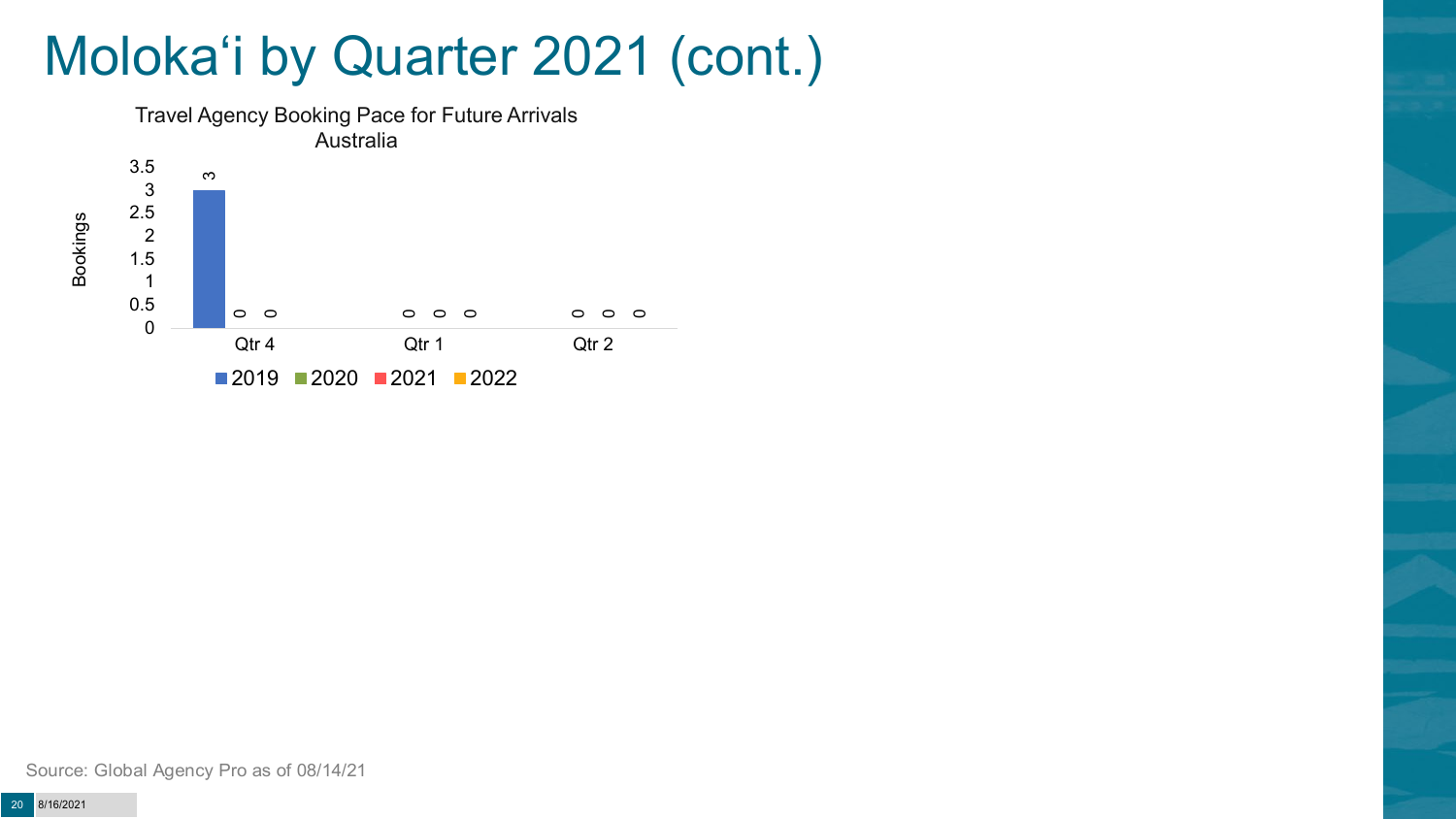## Lāna'i by Month 2021







Travel Agency Booking Pace for Future Arrivals Korea



Bookings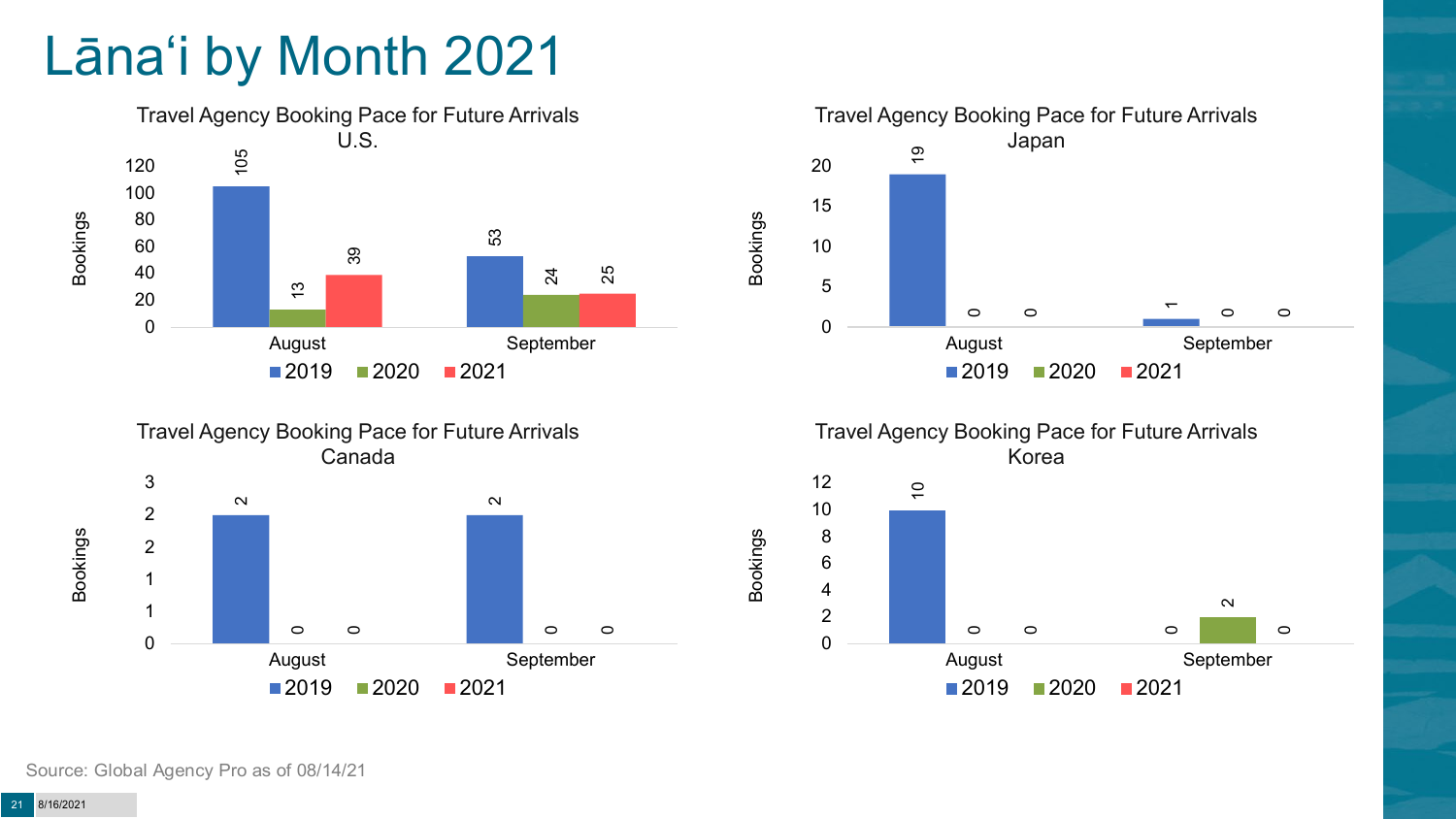# Lāna'i by Month 2021 (cont.)



Source: Global Agency Pro as of 08/14/21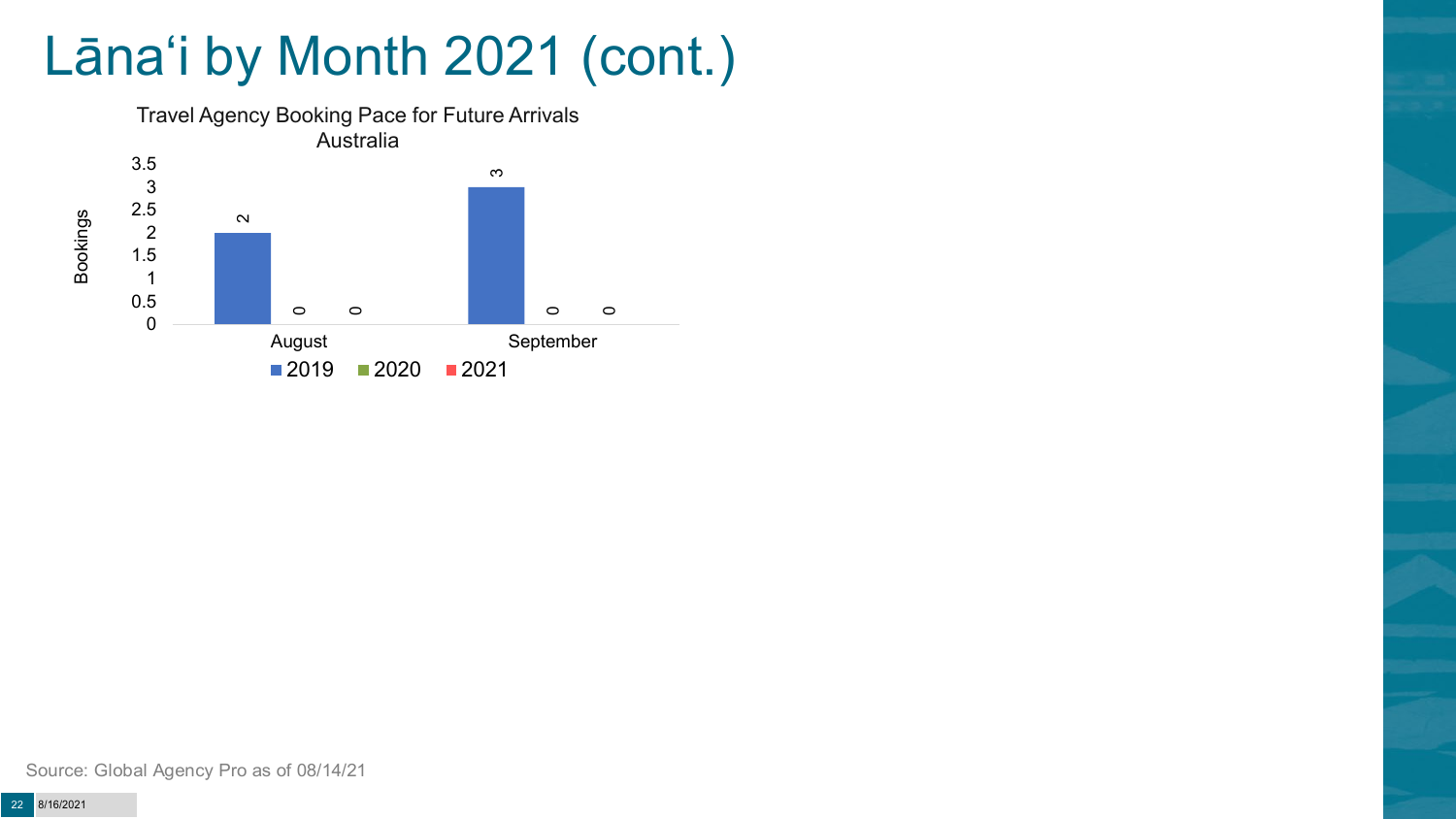#### Lāna'i by Quarter 2021

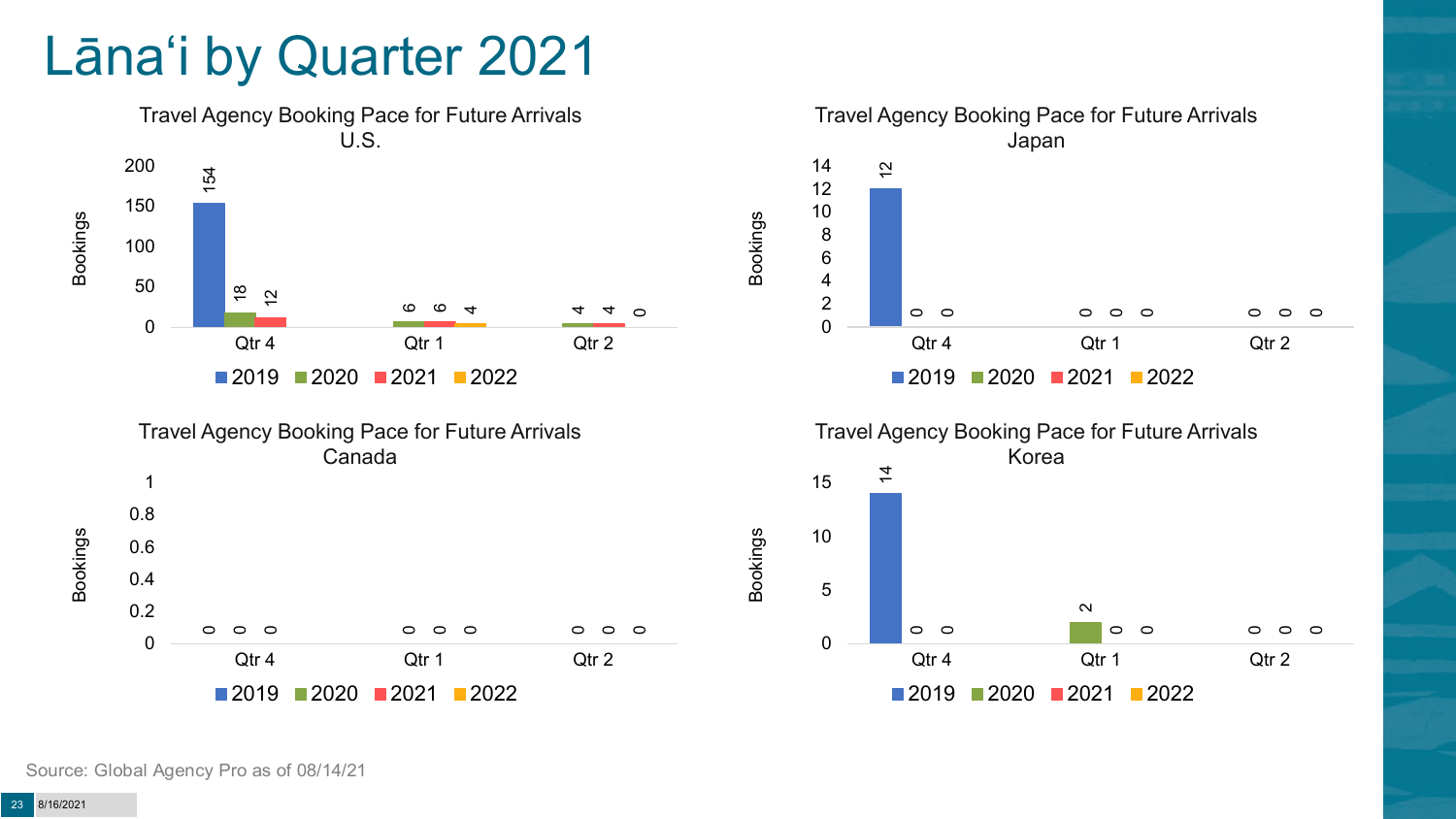### Lāna'i by Quarter 2021 (cont.)



Source: Global Agency Pro as of 08/14/21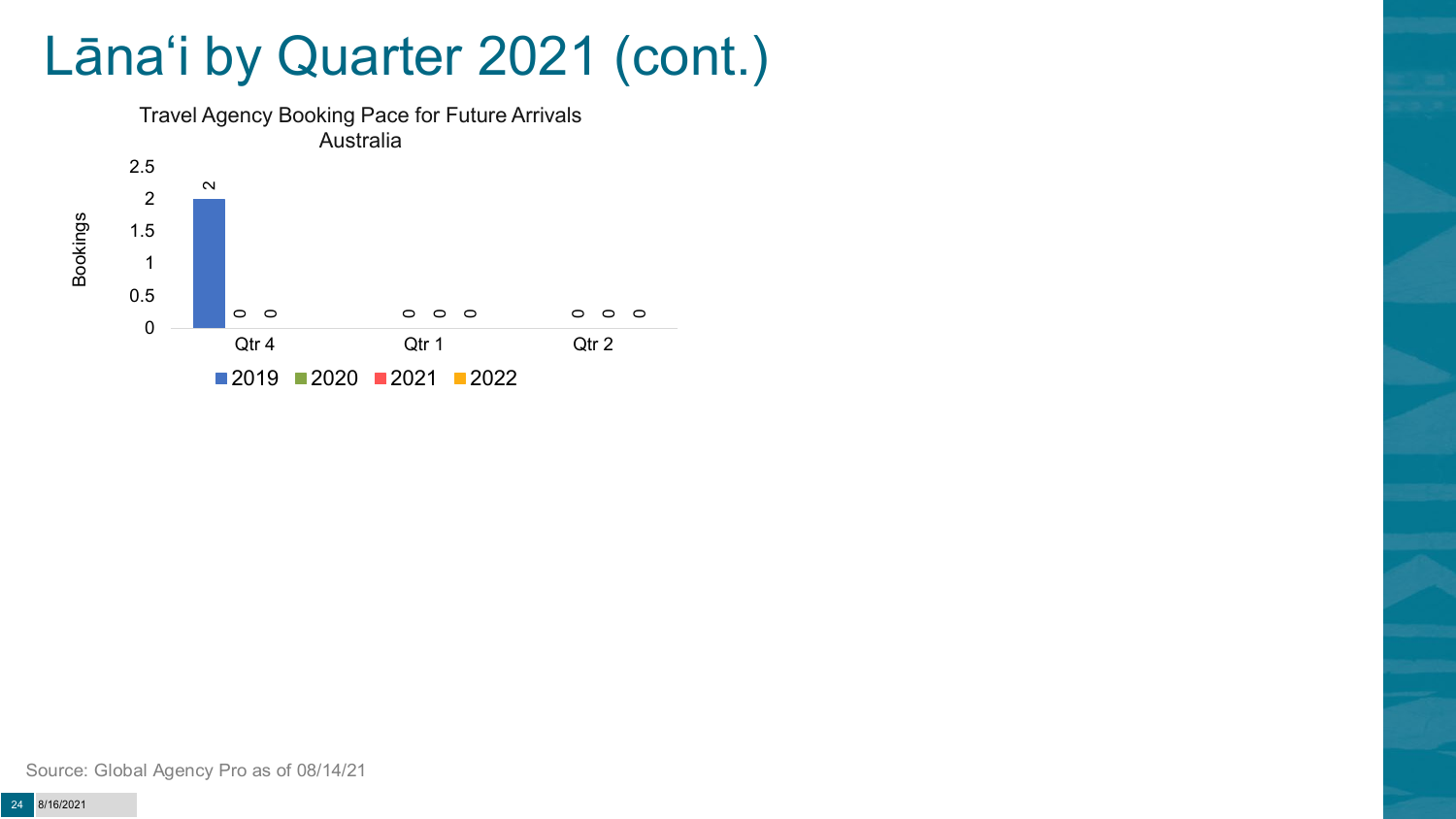# Kaua'i by Month 2021







Travel Agency Booking Pace for Future Arrivals Korea 55 59 615  $\infty$  $\bar{}$ 0 10 20 30 40 50 60 70 August September

 $2019$  2020 2021

Bookings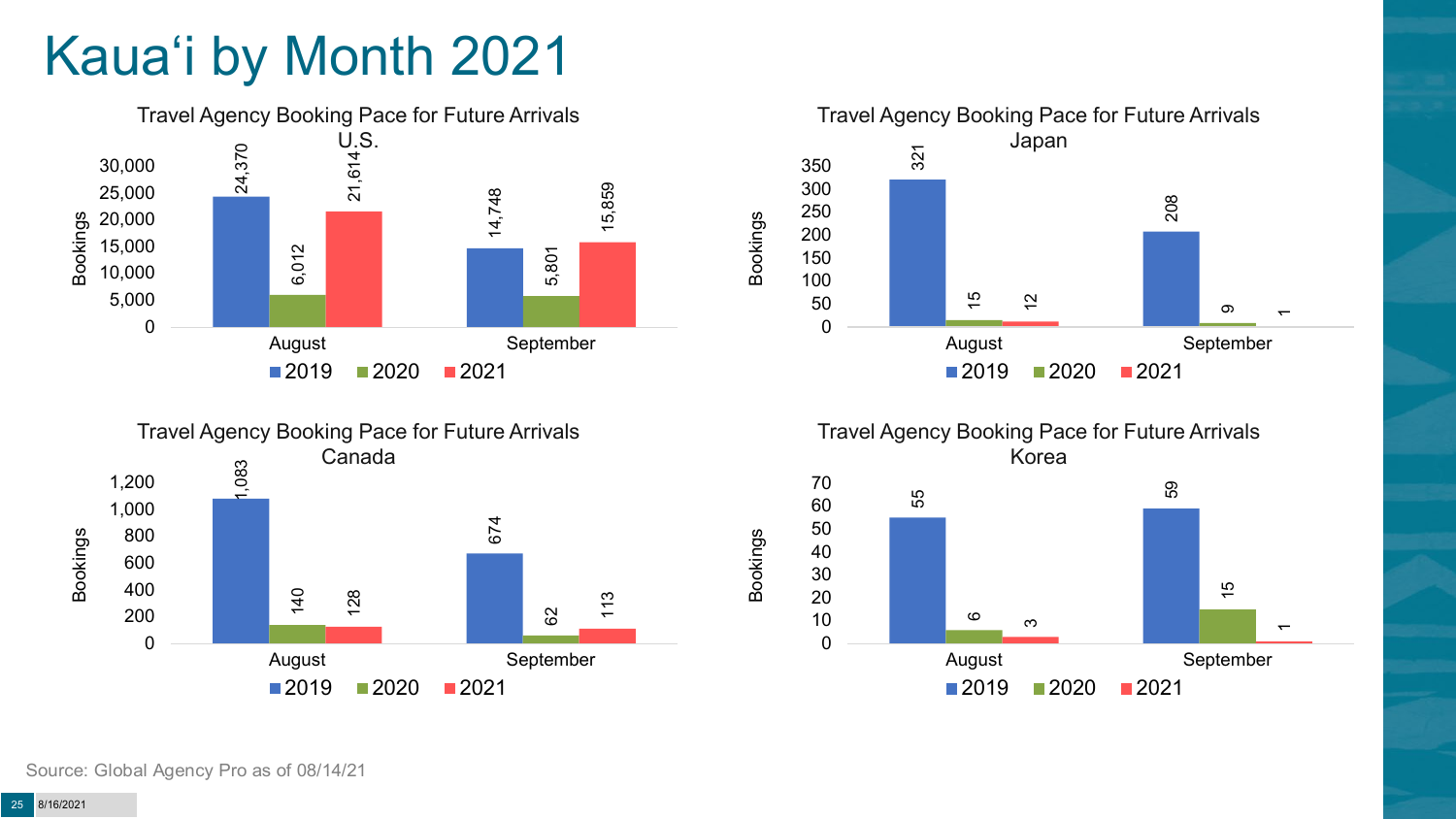# Kaua'i by Month 2021 (cont.)

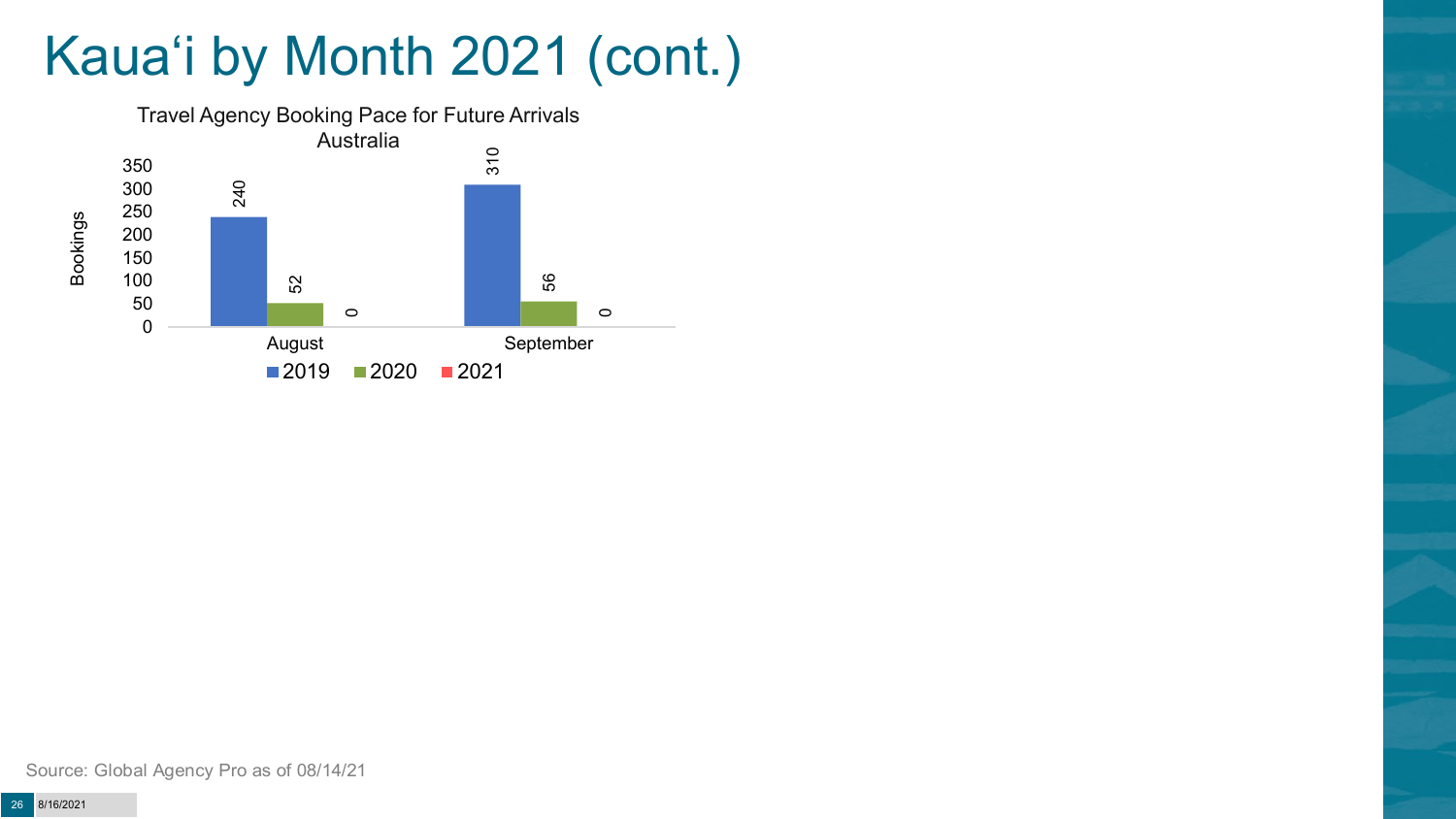## Kaua'i by Quarter 2021







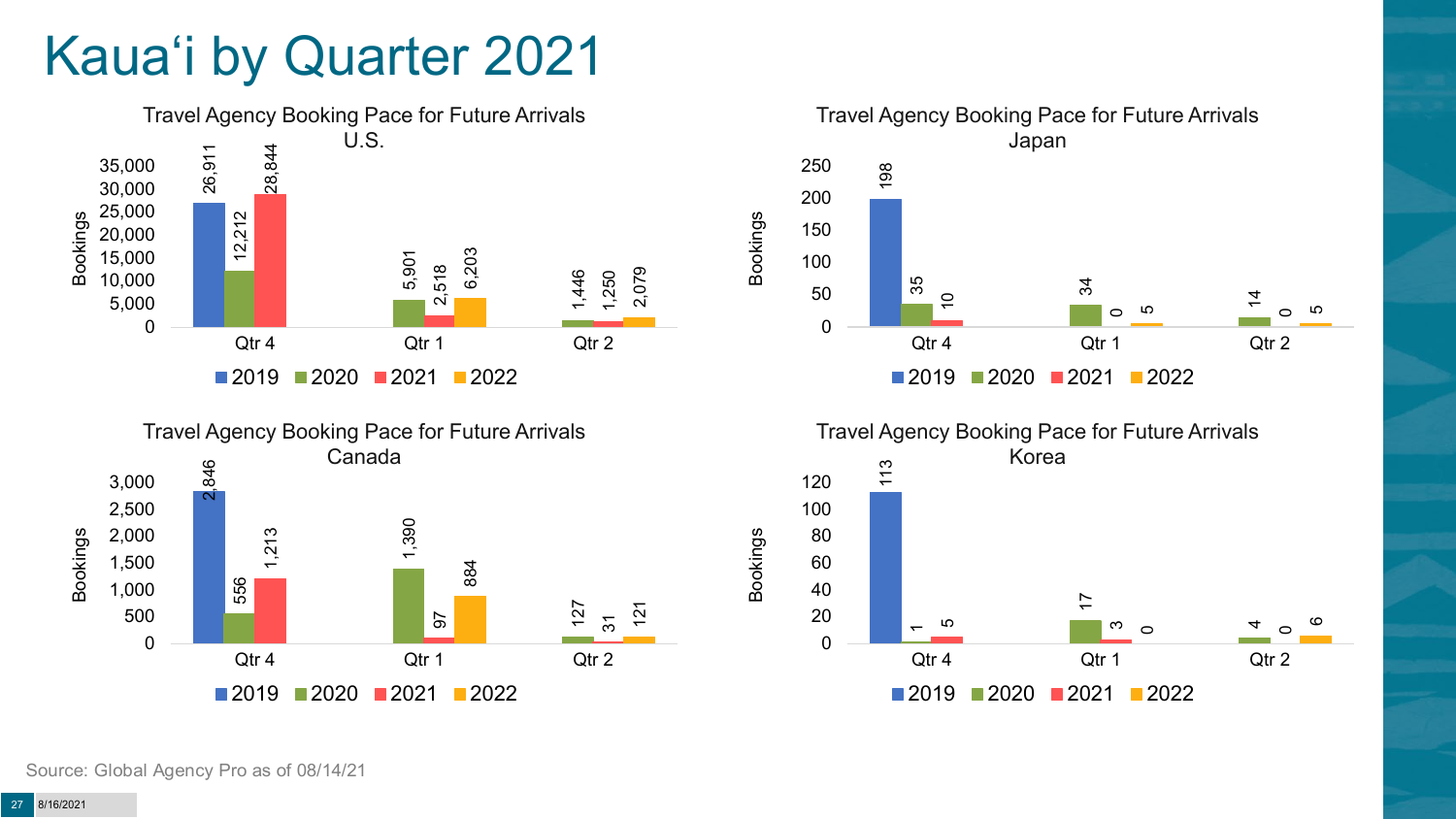### Kaua'i by Quarter 2021 (cont.)

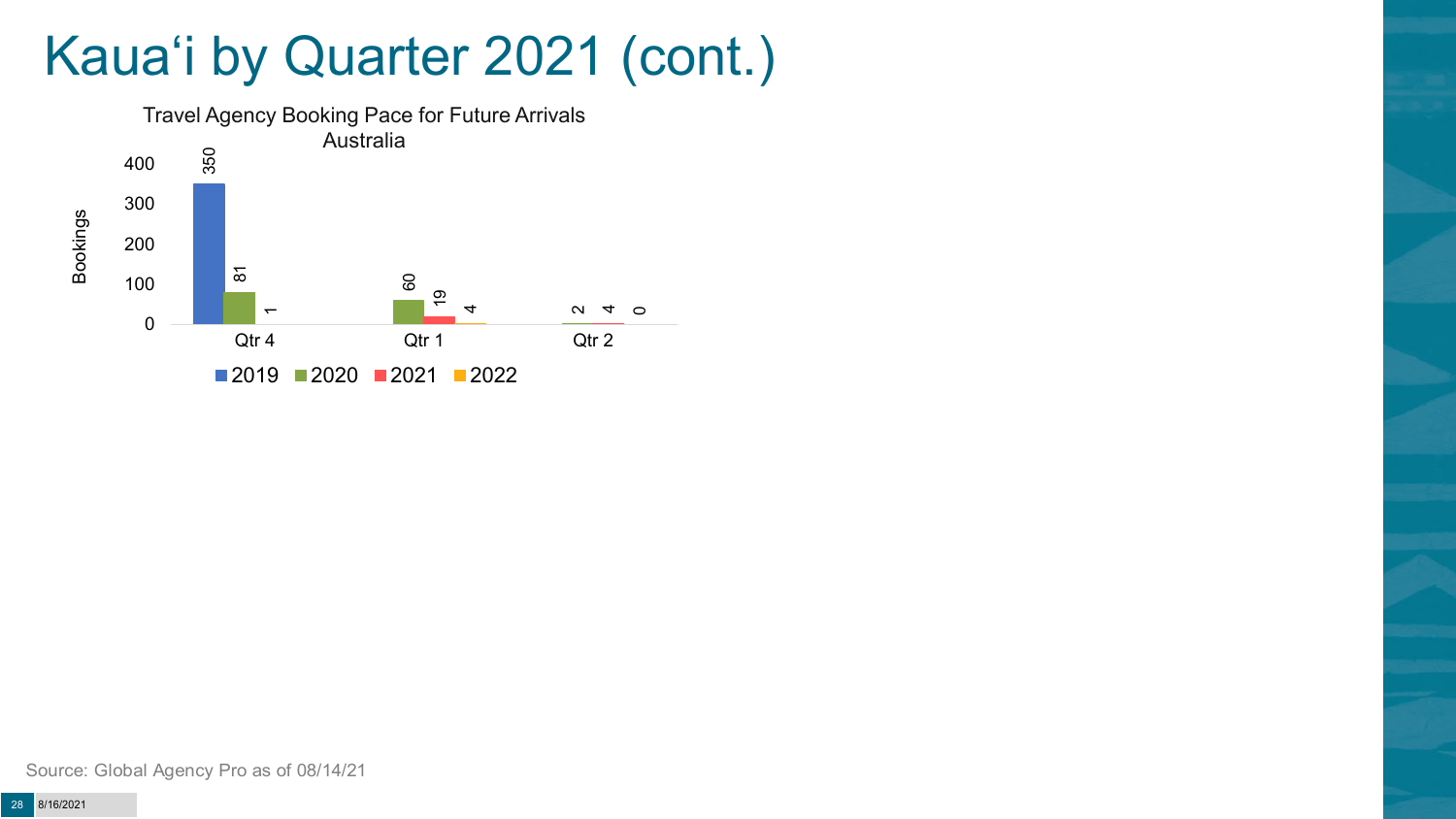# Hawai'i Island by Month 2021







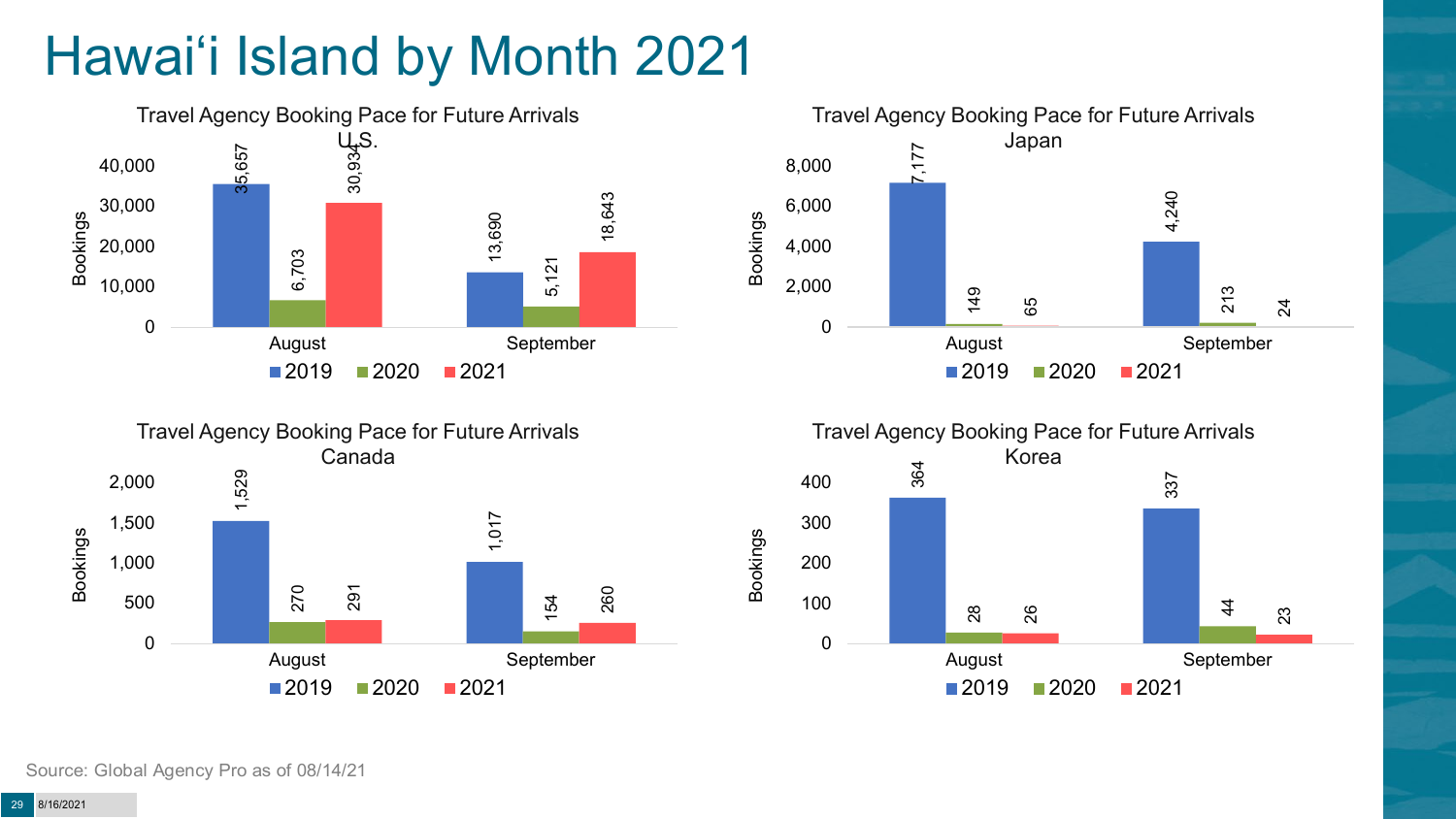# Hawai'i Island by Month 2021 (cont.)

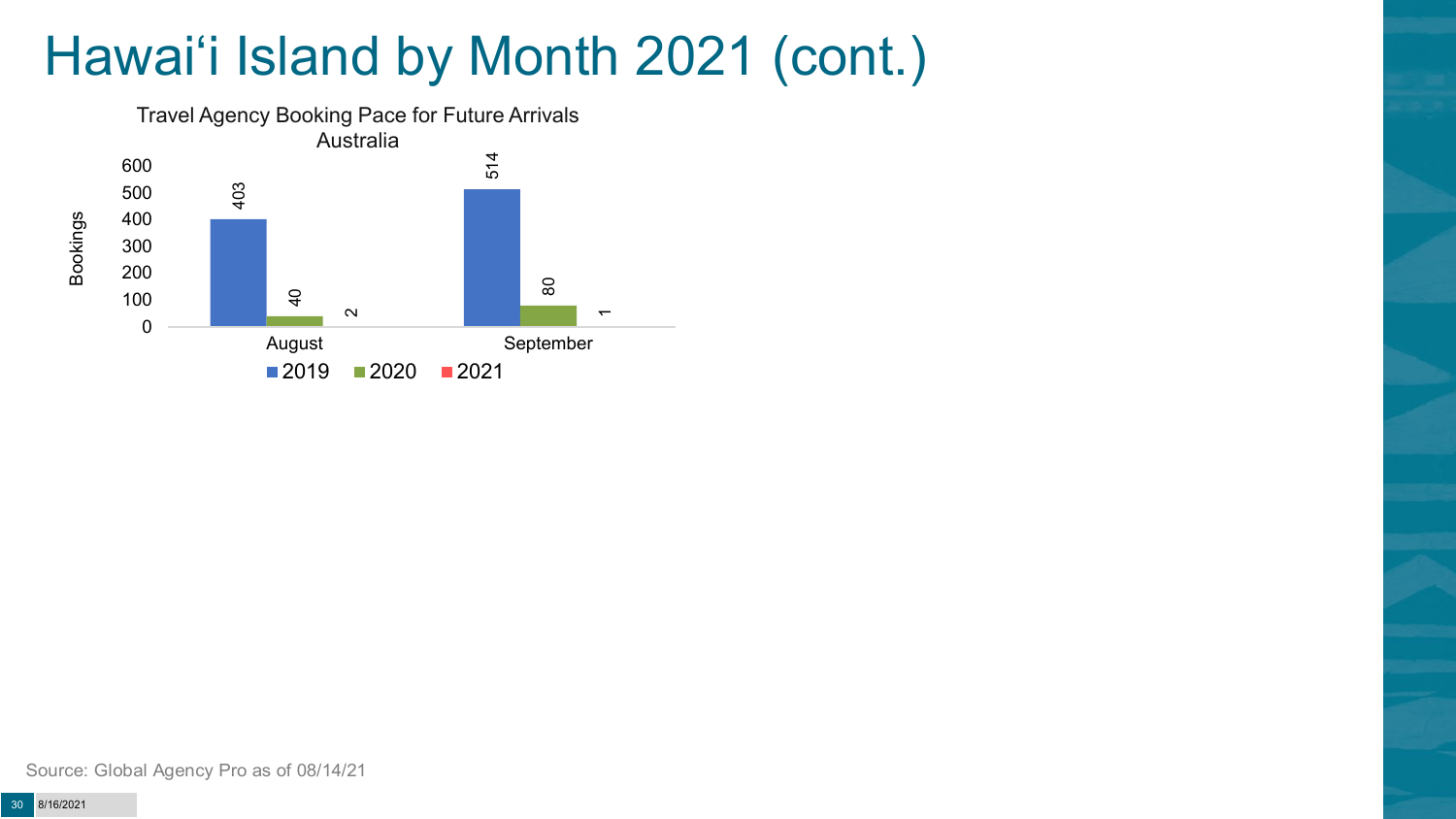# Hawai'i Island by Quarter 2021